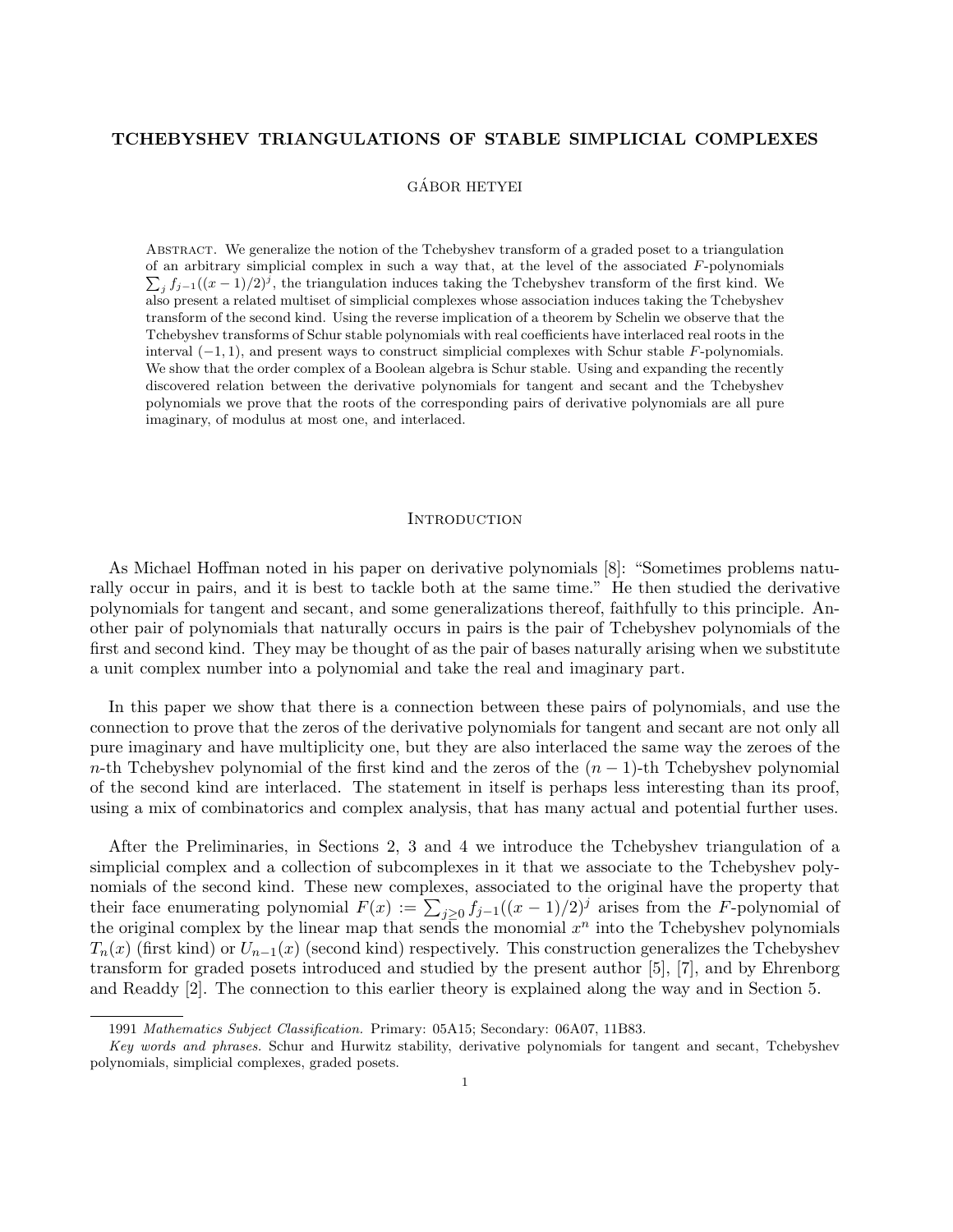#### $\alpha$  GÁBOR HETYEI

In Section 6 we introduce a new notion: the stability of a simplicial complex. In control theory a polynomial is called Schur stable resp. Hurwitz stable if all its zeros are inside the unit disk  $|x| < 1$ resp. in the open left  $t$ -plane. There is a Möbius transform connecting the two notions without establishing strict equivalence. It is remarkable that this transform connects the Hurwitz stability h-polynomial of a simplicial complex (widely studied in the literature) with the Schur stability of the F-polynomial  $\sum_{j\geq 0} f_{j-1}((x-1)/2)^j$  rarely used by anyone besides the present author. (One notable earlier application of this invariant is in [4] where it helped explain a connection between central Delannoy numbers and Jacobi polynomials, discovered decades ago, but branded as a "coincidence".) We focus on Schur-stability because of a result of Schelin [13] providing a Cauchy-index formula for the number of zeros of a polynomial with real coefficients within the unit disk  $|x| < 1$ , in terms of the Tchebyshev transforms of a polynomial. Schelin's theorem is usually applied to verify Schur stability, here we observe that it may also be used the opposite way: if we know that a polynomial with real coefficients is Schur stable then, using Schelin's theorem we can show that the zeros of its Tchebyshev transforms are real, inside  $(-1, 1)$ , and interlaced. The question naturally arises: are there simplicial complexes and graded posets whose F-polynomial is Schur stable by some geometric or combinatorial reason? It is easy to observe that the class of stable simplicial complexes is closed under taking the join, and we suspect that the class of graded posets whose order complex is stable is closed under taking the direct product. We are only able to prove this in the case when at least one of the two stable posets is the graded poset of rank 1, but this already suffices to conclude that all Boolean algebras are stable. The proof involves combinatorial enumeration and an application of Lucas' theorem stating that the zeros of the derivative of a polynomial belong to the convex hull of the zeros of the same polynomial.

In Section 8 we show that the derivative polynomials for hyperbolic tangent and secant are closely related to the F-polynomials of the Tchebyshev transforms of the Boolean algebras. (Switching to hyperbolic tangent and secant from the classical setup results only in rotating all zeros involved around the origin by  $90^{\circ}$  which thus become all real, in closer analogy to the Tchebyshev polynomials.) The connection between the Boolean analogues of the Tchebyshev polynomials of the first kind and the derivative polynomials for secant was already observed in [5]. Here we complete the picture by establishing the connection between derivative polynomials for (hyperbolic) tangent and the Boolean analogues of the Tchebyshev polynomials of the second kind. As a consequence of the relations established we may use the stability of the Boolean algebra and the reverse implication of Schelin's theorem to prove the interlacing property for the zeros of the derivative polynomials for tangent and secant.

The concluding Section 9 contains a few observations that may be useful in proving our conjecture that taking the direct product preserves the Schur stability of graded posets.

#### 1. Preliminaries

1.1. Stable polynomials, Tchebyshev transforms, and the Cauchy index. In control theory, a polynomial is called Hurwitz stable, if all its roots have negative real part. It is called Schur stable if all its roots lie inside the unit disk  $|x| < 1$ . The two conditions may almost be reduced to each other by mapping the interior of the unit circle  $|x| < 1$  upon the open left t-plane by means of the fractional linear transformation  $x \mapsto t = (x - 1)/(x + 1)$  whose inverse is  $t \mapsto x = (1 + t)/(1 - t)$ . The number of zeros of the polynomial  $F(x)$  of degree n inside the unit disk  $|x| < 1$  is the same as the number of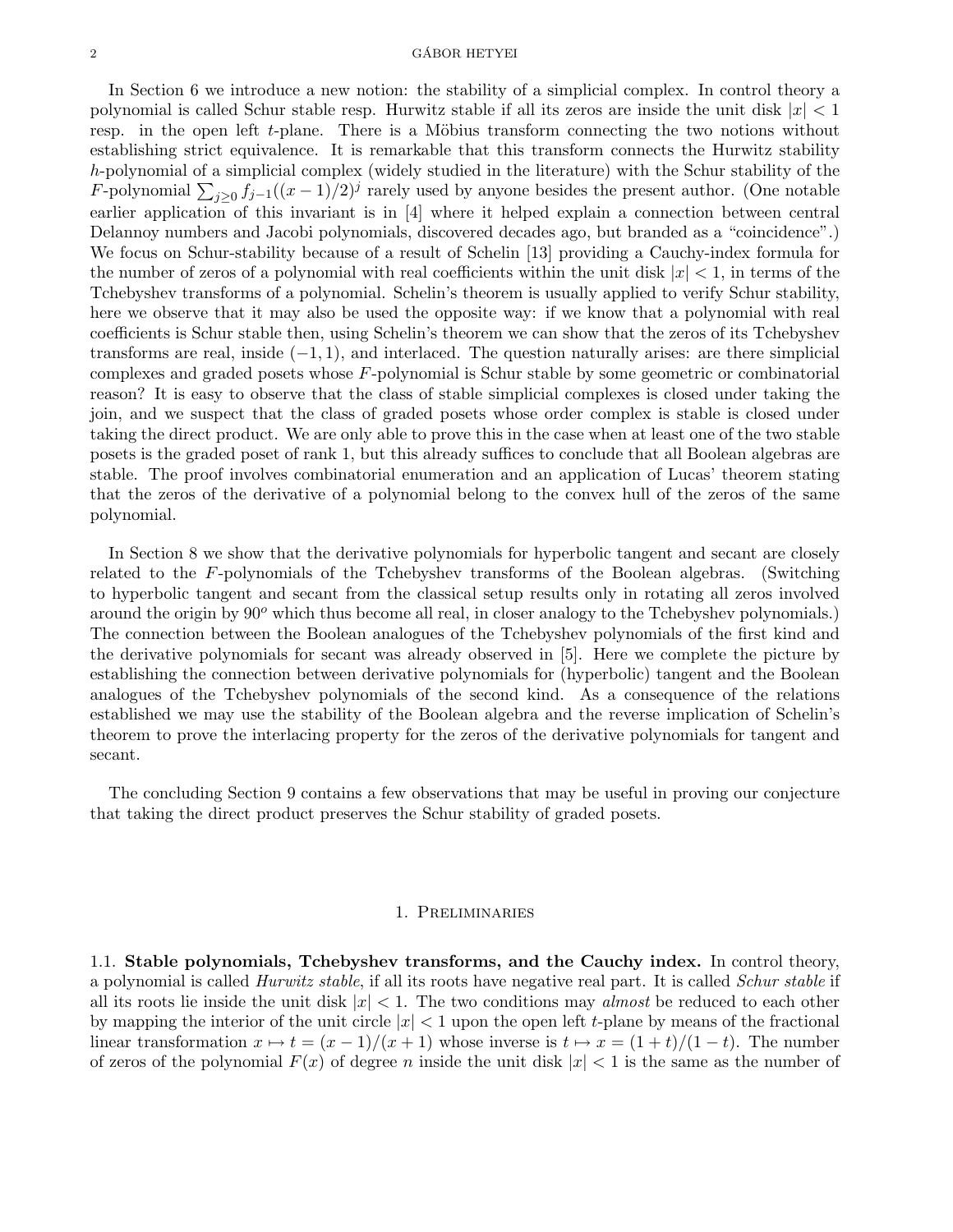zeros of the transformed polynomial

(1) 
$$
h(t) := (1-t)^n F((1+t)/(1-t))
$$

in the open left t-plane. See, e.g., Marden [12, Chapter 10]. (The Schur stability of  $F(x)$  is not equivalent to the Hurwitz stability of  $h(t)$ , since their degrees might differ. See more on this issue in Section 6.) As Marden notes, this observation may be used to count the zeros of  $F(x)$  inside the unit disk  $|x| < 1$  by counting the zeros of  $h(t)$  in the left t-plane, which is a widely discussed issue, but he also proposes a direct approach to counting the zeros of  $F(x)$  inside the unit disk  $|x| < 1$ .

In the case when  $F(x)$  has real coefficients, a result of Schelin [13] may also be used instead. We phrase Schelin's theorem in terms of the Tchebyshev transforms of a polynomial.

**Definition 1.1.** Given a polynomial  $F(x) = a_n x^n + \cdots + a_1 x + a_0 \in \mathbb{R}[x]$ , the Tchebyshev transforms  $T(F)(x)$  and  $U(F)(x)$  of the first and second kind of  $F(x)$  are given by

$$
T(F)(x) = a_n T_n(x) + \dots + a_1 T_1(x) + a_0 \quad and \quad U(F)(x) = a_n U_{n-1}(x) + \dots + a_1 U_0(x).
$$

Here, for all  $m \geq 0$ ,  $T_m(x)$  is the Tchebyshev polynomial of the first kind, determined by  $T_m(\cos(\alpha)) =$  $\cos(m \cdot \alpha)$  and  $U_m(x)$  is the Tchebyshev polynomial of the second kind, determined by  $U_m(\cos(\alpha)) =$  $\sin((m+1)\cdot\alpha)/\sin(\alpha)$ .

It follows from the definition immediately that the real part of  $F(\exp(i \cdot \alpha))$  is  $T(F)(\cos(\alpha))$  and the imaginary part of  $F(\exp(i \cdot \alpha))$  is  $U(\cos(\alpha)) \cdot \sin(\alpha)$ . (Throughout this paper, i stands for the complex square root of  $-1$ .) According to Schelin [13], the number of zeros within the unit disk of  $F(x) \in \mathbb{R}[x]$  may be expressed using a *Cauchy index* associated to  $U(F)/T(F)$ .

**Definition 1.2.** Suppose q is a real valued function of a real valuable whose only singularities are poles. The Cauchy index  $I_g(\xi)$  of g at the pole  $\xi$  is

$$
I_g(\xi) = \frac{1}{2} \lim_{\varepsilon \to 0^+} (\text{sign}(g(\xi + \varepsilon)) - \text{sign}(g(\xi - \varepsilon))).
$$

The Cauchy index  $I_{\alpha}^{\beta}(g)$  of g over an interval  $(\alpha, \beta)$  whose endpoints are not poles is the sum of the Cauchy indices  $I_g(\xi)$  taken over all poles  $\xi \in (\alpha, \beta)$ .

If  $g(x)$  is a rational function  $p(x)/q(x)$ , where  $p, q \in \mathbb{R}[x]$  have no common zeros, then the poles of g are the zeros of q. If  $\xi$  is a zero of q of multiplicity m then  $I_g(\xi) = 0$  if m is even, and it is equal to the sign of  $p(\xi)q^{(m)}(\xi)$  if m is odd. Schelin's theorem [13, Theorem 2.3] is the following.

**Theorem 1.3** (Schelin). If  $p(x) \in \mathbb{R}[x]$  has no zeros on the unit circle then the number of zeros of p inside the unit circle, including multiplicities, is  $I^1_{-1}U(p)/T(p)$ .

**Remark 1.4.** It is important to assume that  $F(x)$  has no zeros on the unit circle. Consider for example  $F(x) = x^2 + 1$ . This has two zeros on the unit circle, and none inside. However, since  $T(F)(x) = 2x^2$  and  $U(F)(x) = 2x$ , we have  $I_{-1}^1 U(p)/T(p) = 1$ .

1.2. Simplicial complexes. We use the terminology of Stanley [14]. An abstract simplicial complex  $\triangle$  is a family of subsets of a finite vertex set V, closed under inclusion, containing all singletons. The elements of  $\triangle$  are faces, the dimension of a face  $\sigma \in \triangle$  is  $|\sigma|-1$ . The number of j-dimensional faces is denoted by  $f_j$  and the vector  $(f_{-1}, f_0, \ldots, f_{d-1})$  is the f-vector of  $\triangle$ . Here  $d-1$  is the dimension of  $\triangle$ , i.e.,  $d$  is the maximum cardinality of its faces. An equivalent way to encode the  $f$ -vector is by the  $h$ vector  $(h_0, \ldots, h_d)$  which may be defined by  $\sum_{i=0}^d h_i t^i = \sum_{j=0}^d f_{j-1} t^j (1-t)^{d-j}$ . Here  $h(t) := \sum_{i=0}^d h_i t^i$ is the h-polynomial of  $\triangle$ . Sometimes we will use the notation  $h[\triangle](t)$ . The reduced Euler-characteristic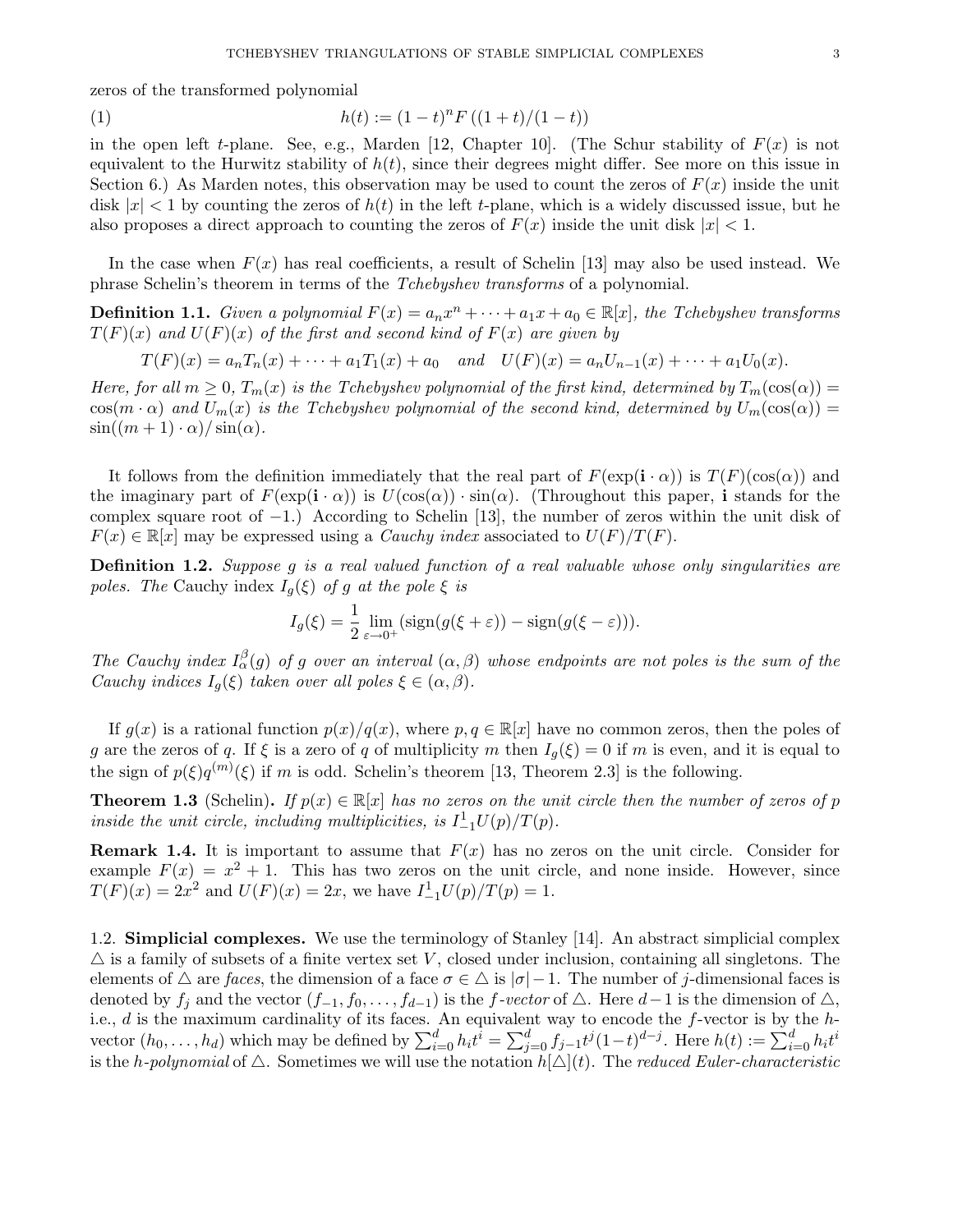of a simplicial complex is  $\tilde{\chi}(\triangle) = \sum_{j=0}^{d} (-1)^{j-1} f_{j-1} = (-1)^{d-1} h_d$ . A simplicial complex is Eulerian if the reduced characteristic of each of its links is (−1) raised to the dimension of the link. Here the link  $\operatorname{lk}(\sigma,\Delta)$  of a face  $\sigma \in \Delta$  is the simplicial complex  $\{\tau \in \Delta : \tau \cup \sigma \in \Delta, \tau \cap \sigma = \emptyset\}$ . A special type of simplicial complexes that is important in this paper is the *order complex*  $\Delta(P)$  of some partially ordered set  $P$  whose vertex set is  $P$ , and whose faces are the increasing chains in  $P$ . An operation we will use is the join  $\Delta_1 * \Delta_2$  of two simplicial complexes  $\Delta_1$  and  $\Delta_2$ : it is the simplicial complex  $\Delta_1 * \Delta_2 = \{\sigma \cup \tau : \sigma \in \Delta_1, \tau \in \Delta_2\}.$  A special instance of the join operation is the suspension operation: the suspension  $\Delta * \partial(\Delta^1)$  of a simplicial complex  $\Delta$  is the join of  $\Delta$  with the boundary complex of the one dimensional simplex. (A  $(d-1)$ -dimensional simplex is the family of all subsets of a d-element set, its boundary is obtained by removing its only facet from the list of faces.)

1.3. The Tchebyshev transform of a poset. The idea of a Tchebyshev transform was introduced by the present author [7]. Given any poset Q, we may define another poset  $T(Q)$  whose elements are the open intervals  $(x, y) \subset Q$ , and the partial order is given by  $(x_1, y_1) \leq (x_2, y_2)$  if either  $x_1 = x_2$ and  $y_1 \le y_2$ , or  $y_2 \le x_1$  holds. Using the operation we may define the Tchebyshev transform of a graded poset (this notation and terminology was introduced by Ehrenborg and Readdy [2]), as follows. Given a poset P with minimum element  $\hat{0}$  and maximum element  $\hat{1}$ , we introduce a new minimum element  $\widehat{-1} < 0$  and a new maximum element  $\widehat{2}$ . The graded Tchebyshev transform of the graded poset P is then the interval  $[(-1,0), (1,2)]$  in  $T(P \cup \{-1,2\})$ . By abuse of notation, for a graded poset P we will denote its graded Tchebyshev transform by  $T(P)$ . Many interesting results on the Tchebyshev transform may be found in the papers cited above. These include showing that the Tchebyshev transform preserves grading [7], the Eulerian property [7], the positivity of the cdindex [2], and shellability [2]. The result motivating our present paper was shown in [5, Theorem 1.10], although not stated in this generality. (The same proof is applicable.)

**Theorem 1.5.** Let P be a graded poset and  $T(P)$  its graded Tchebyshev transform. Then the order complex  $\triangle(T(P) \setminus \{(\widehat{-1},\widehat{0}),(\widehat{1},\widehat{2})\}\)$  triangulates the suspension of  $\triangle(P \setminus \{\widehat{0},\widehat{1}\}).$ 

1.4. Derivative polynomials for tangent and secant. The derivative polynomials  $P_n(x)$  and  $Q_n(x)$  for tangent and secant may be defined by the formulas

$$
\frac{d^n}{dx^n} \tan(x) = P_n(\tan x) \text{ and } \frac{d^n}{dx^n} \sec(x) = Q_n(\tan x) \cdot \sec(x).
$$

They were studied most recently by Hoffman [8] and [9] but their study goes back to Krichnamachary and Rao [11], Haigh [3] and to Knuth and Buckholtz [10]. The table of the coefficients of  $Q_n(x)$  is sequence A008294 in the "The Online Encyclopedia of Integer Sequences" [1]. As it was observed by the present author [5, Corollary 9.3], the derivative polynomial  $Q_n(x)$  for secant is related to the Tchebyshev transform of the Boolean algebra  $B_n$  of rank n by the formula

(2) 
$$
\sum_{j=0}^{n} f_{j-1}\left(\Delta\left(T(B_n)\setminus\{(\widehat{-1},\widehat{0}),(\widehat{1},\widehat{2})\}\right)\right)\cdot \left(\frac{x-1}{2}\right)^{j} = \mathbf{i}^{-n}Q_n(x\cdot\mathbf{i}).
$$

#### 2. The Tchebyshev triangulation

In this section we define the Tchebyshev triangulation of a simplicial complex in such a way that it generalizes the already existing definitions for order complexes of posets. Given a simplicial complex  $\triangle$  with vertex set V, let us fix a linear order  $\lt$  on V and introduce a new element  $\hat{1}$  that is larger than all elements of  $V$ .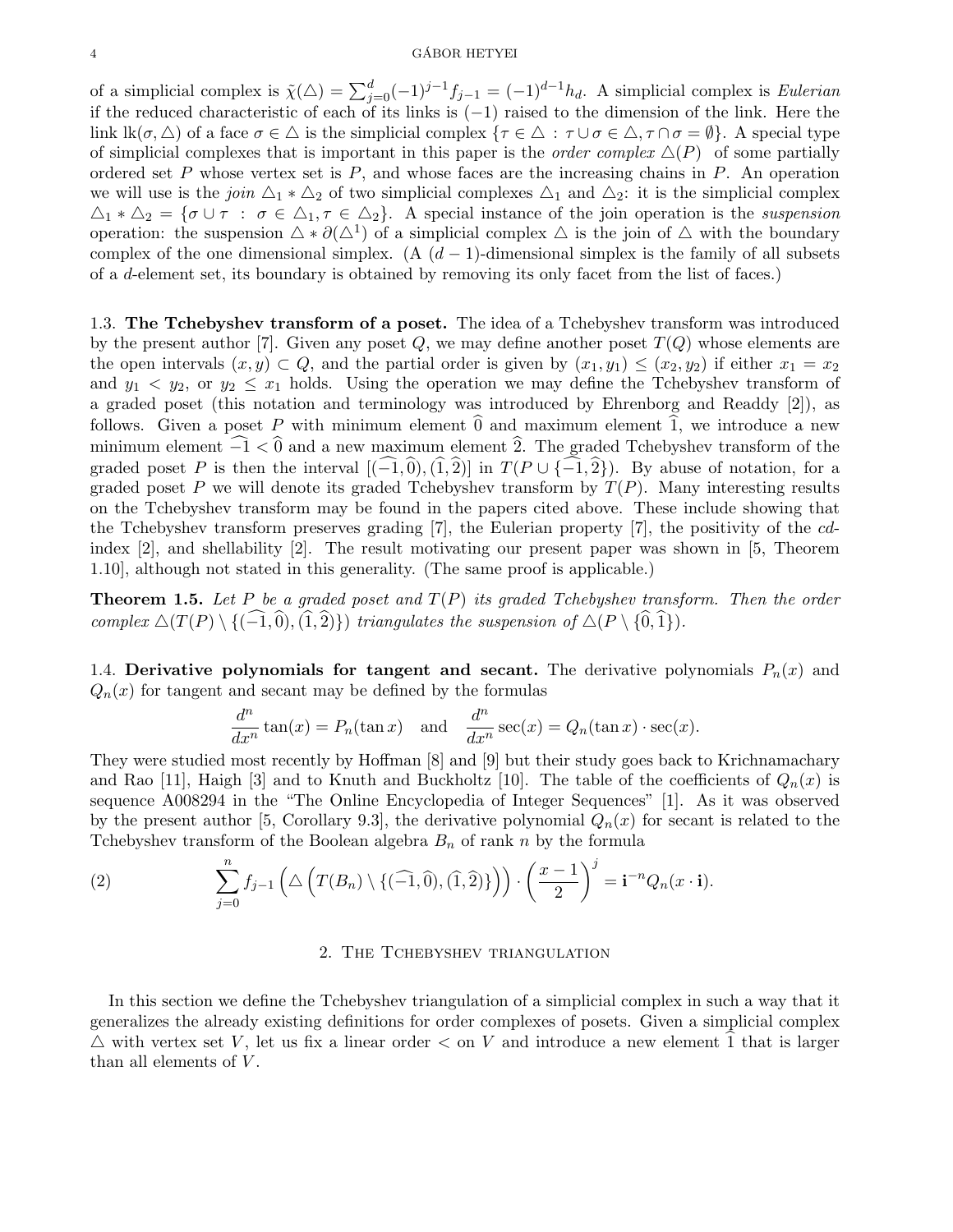**Definition 2.1.** The Tchebyshev triangulation  $T<(\triangle)$  is the simplicial complex on the vertex set  $\{(u, v) : u < v, \{u, v\} \in \triangle\} \cup \{(u, \hat{1}) : u \in V\}$ 

whose faces are all sets  $\{(u_1, v_1), \ldots, (u_k, v_k)\}\$  satisfying  $v_1 < \cdots < v_k$  and the following conditions.

- (i) The set  $\{u_1, u_2, \ldots, u_k, v_k\} \setminus \{\hat{1}\}$  is a face of  $\triangle$ .
- (ii) For all  $i \leq k-1$  either  $u_i = u_{i+1}$  or  $v_i \leq u_{i+1}$  holds.

Figure 1 represents a simplicial complex with four vertices, and its Tchebyshev triangulation with respect to the order  $v_1 < v_2 < v_3 < v_4$ .



FIGURE 1. The Tchebyshev triangulation induced by  $v_1 < v_2 < v_3 < v_4$ 

Our definition of a Tchebyshev triangulation depends on the linear order chosen on  $V$ . However, the face numbers of the resulting complex are always the same. This will be shown in Section 3. In anticipation of this result we drop the  $\langle \sin \theta \rangle$  as a shorthand for  $T_{\langle \rangle}(\triangle)$ . First we justify the use of the word triangulation. From our definition only that is obvious that  $T(\Delta)$  is a simplicial complex. Recall that every simplicial complex has a standard geometric representation where we represent each vertex v with a basis vector  $e_v$  in some |V|-dimensional Euclidean space and we represent each face  $\{v_1, \ldots, v_k\}$  as the convex hull of  $e_{v_1}, \ldots, e_{v_k}$ . More generally we may make the following definition.

**Definition 2.2.** Given a simplicial complex  $\triangle$  with vertex set V and a Euclidean space E we say that the map  $\eta: V \longrightarrow E$  induces a non-degenerate geometric realization of  $\Delta$  if for every  $\sigma \in \Delta$  and  $u \in \sigma$ , the point  $\eta(v)$  does not belong to the convex hull of  $\{\eta(v) : v \in \sigma \setminus \{u\}\}.$ 

The condition given in our definition is necessary and sufficient to insure that when we represent each face  $\sigma$  with the convex hull  $\eta(\sigma)$  of  $\{\eta(v) : v \in \sigma\}$ , the set of represented faces  $\eta(\sigma)$  ordered by inclusion is isomorphic to the faces of  $\triangle$  ordered by inclusion. Using this more general notion of geometric realization we may define triangulations as follows.

**Definition 2.3.** Assume that the maps  $\eta: V(\triangle) \longrightarrow E$  and  $\eta': V(\triangle') \longrightarrow E$  induce non-degenerate geometric realizations of the simplicial complexes  $\Delta$  and  $\Delta'$  respectively. We say that  $\Delta'$ , represented by  $\eta'$  triangulates  $\triangle$ , represented by  $\eta$  if

- (i) For all  $\sigma' \in \triangle'$  there is a  $\sigma \in \triangle$  such that  $\eta'(\sigma') \subseteq \eta(\sigma)$ ;
- (ii) for all  $\sigma \in \Delta$ , every point of  $\eta(\sigma)$  is contained in some  $\eta'(\sigma')$  where  $\sigma' \in \Delta'$ .

Using this (fairly narrow) definition of triangulation we may show the following.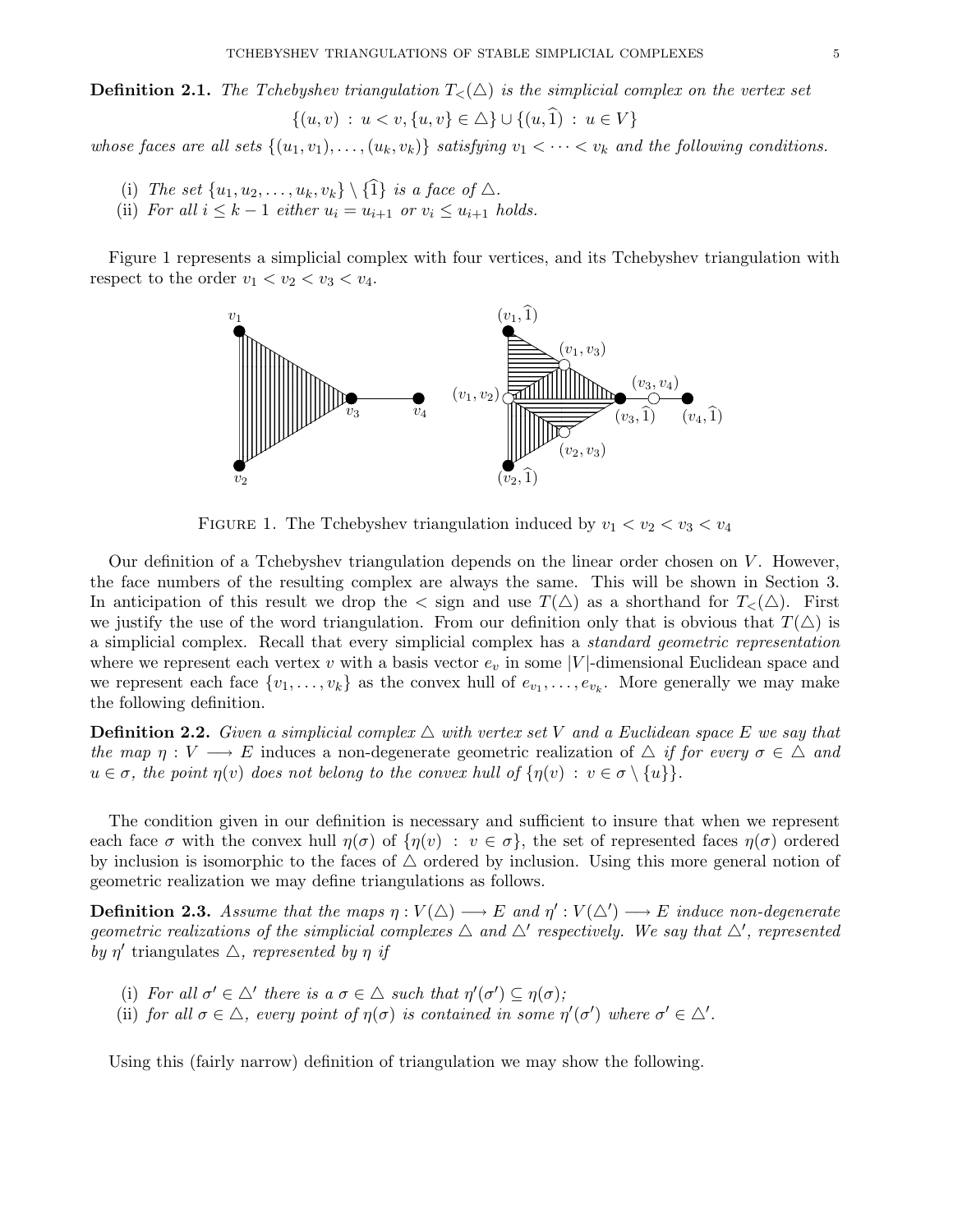**Theorem 2.4.** Assume that a geometric representation of the simplicial complex  $\triangle$  is induced by the map  $\eta: V(\Delta) \longrightarrow E$ . Then the map  $\eta': V(T(\Delta)) \longrightarrow E$  given by

$$
\eta'(u,v) = \begin{cases} \frac{1}{2} \cdot (\eta(u) + \eta(v)) & \text{if } v \in V(\triangle) \\ \eta(u) & \text{if } v = \hat{1} \end{cases}
$$

induces a non-degenerate geometric realization of  $T(\Delta)$ . Moreover, the geometric realization of  $T(\Delta)$ triangulates the geometric realization of  $\triangle$ .

*Proof.* Consider first any face  $\{(u_1, v_1), \ldots, (u_k, v_k)\}\$  of  $T(\triangle)$  where we assume  $v_1 < \cdots < v_k$ . Then, by the definition of  $T(\Delta)$ , the set  $\sigma := \{u_1, v_1, \ldots, u_k, v_k\} \setminus \{1\}$  belongs to  $\Delta$ . By the definition of  $\eta'$  each  $(u_i, v_i)$  is either the midpoint of an edge of the (non-degenerate) simplex  $\eta(\sigma)$  or a vertex of this simplex. (Only  $\eta'(u_k, v_k)$  may be a vertex, exactly when  $v_k = \hat{1}$ .) Since  $v_1 < \cdots < v_k$  and since  $u_i < v_i$  holds for all i, these edge-midpoints (and vertex) are pairwise different. Obviously they are also all vertices of their convex hull, thus  $\eta'$  induces a non-degenerate geometric realization. From our reasoning it also follows that condition (i) of Definition 2.3 is satisfied.

We are left to prove condition (ii) of Definition 2.3. Recall that the k-skeleton  $\text{Skel}_k(\Delta)$  of  $\Delta$  is the subcomplex of all faces of dimension at most k. We prove by induction that for each  $k \geq 1$  the complex  $T(\text{Skel}_k(\Delta))$ , represented by the appropriate restriction of  $\eta'$ , triangulates  $\text{Skel}_k(\Delta)$ , represented by the appropriate restriction of  $\eta$ . For  $k = 1$  this observation is trivial since the restriction of  $\eta'$  to  $T(\text{Skel}_1(\Delta))$  induces subdividing each edge  $[\eta(u), \eta(v)]$  (where we may assume  $u < v$ ) into two edges:

$$
\left[\eta(u),\frac{1}{2}\cdot(\eta(u)+\eta(v))\right]=\eta'\left(\{(u,v),(u,\widehat{1})\}\right)\text{ and }\left[\frac{1}{2}\cdot(\eta(u)+\eta(v)),\eta(v)\right]=\eta'\left(\{(u,v),(v,\widehat{1})\}\right).
$$

The verification of the details is left to the reader. Consider now the k-skeletons of  $\triangle$  and  $T(\triangle)$ . Given a any k-face  $\sigma \in \Delta$  we need to show that every interior point of  $\eta(\sigma)$  is contained in some  $\eta'(\sigma')$ where  $\sigma' \in T(\triangle)$ . (Boundary points belong to the  $(k-1)$ -skeleton, so we know the claim for them by induction.) Assume that  $\sigma = \{v_1, \ldots, v_k\}$  where  $v_1 < \cdots < v_k$ . Then the realization of the following vertices of  $T(\triangle)$  belong to  $\eta(\sigma)$ :

- all vertices  $(v_i, v_j)$  where  $1 \leq i < j \leq k$  (represented by  $\frac{1}{2} \cdot (\eta(v_i) + \eta(v_j));$
- all vertices  $(v_i, \hat{1})$  where  $1 \leq j \leq k$  (represented by  $\eta(v_i)$ ).

It is easy to see that any face  $\sigma'$  of  $T(\triangle)$  formed by the above vertices remains a face if we add the vertex  $(v_1, v_2)$ . In fact, the only vertex whose second coordinate is  $v_2$  is  $(v_1, v_2)$  so if it was not already an element of  $\sigma'$ , condition (ii) in Definition 2.1 remains valid. On the other hand, any  $(u, v) \neq (v_1, v_2)$  satisfies either  $u = v_1$  or  $u \ge v_2$ . Therefore, the faces  $\eta'(\sigma')$  contained in  $\eta(\sigma)$  form a cone over  $\eta'(v_1, v_2)$ . Since coning the boundary of a simplex over the midpoint of one of its edges yields the entire simplex, it follows from our induction hypothesis that every interior point of  $\eta(\sigma)$  is contained in some  $\eta'(\sigma')$ ).

We conclude this section by explaining the connection between the Tchebyshev triangulation and the Tchebyshev transform of a graded poset.

**Proposition 2.5.** Let P be a graded poset and  $T(P)$  its graded Tchebyshev transform. Then  $\Delta(T(P))\setminus$  ${(-1,0),(1,2)}$  is isomorphic to a Tchebyshev triangulation of the suspension of  $\Delta(P \setminus \{0,1\})$ . This triangulation is induced by any linear extension of  $P \cup \{\widehat{-1}\}\setminus\{\widehat{1}\}.$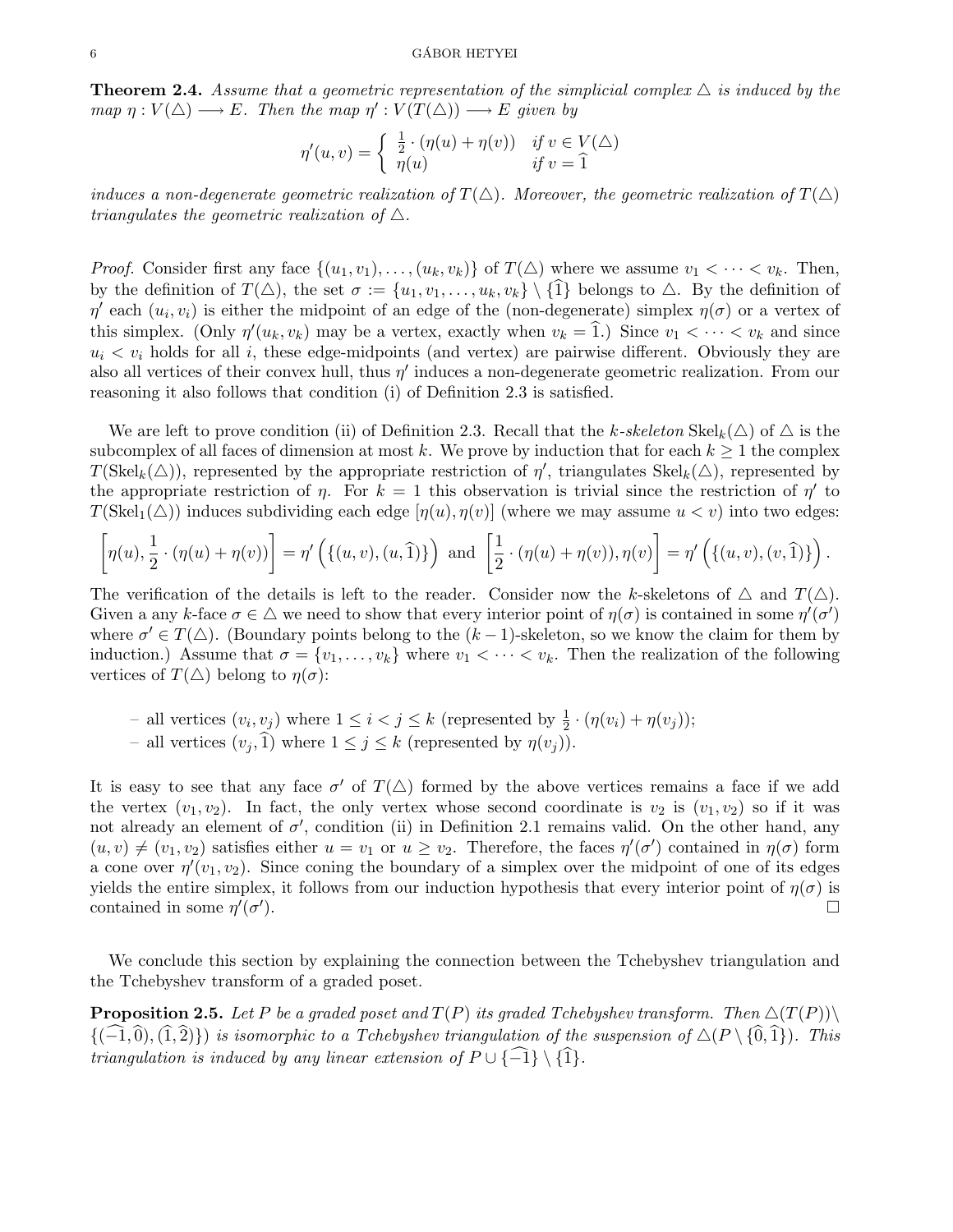- (i) all pairs  $(u, v)$  where  $u < v$  in the partial order of P and  $u, v \in P \setminus \{0, 1\};$
- (ii) all pairs  $(u, \hat{1})$  where  $u \in P \setminus {\hat{0}, \hat{1}};$
- (iii) all pairs  $(-1, u)$  where  $u \in P \setminus \{\hat{1}\};$
- (iv) all pairs  $(0, u)$  where  $u \in P \setminus \{0\}.$

Condition (i) above is equivalent to requiring  $u < v$  in the linear extension and  $\{u, v\} \in \Delta(P \setminus$  ${\{\hat{0},\hat{1}\}}$ . The elements listed in (iii) and (iv) motivate adding the suspending vertices  $\widehat{-1}$  and  $\widehat{0}$  to  $V(\Delta(P \setminus {\{0,1\}}))$  and setting  $\widehat{-1} < \widehat{0} < u$  for all  $u \in P \setminus {\{0,1\}}$ . Given this suspension of  $\Delta(P \setminus {\{0,1\}})$ with this linear order, the vertices of the Tchebyshev triangulation become exactly the elements of  $T(P) \setminus \{(\widehat{-1},\widehat{0}),(\widehat{1},\widehat{2})\}\$  listed above. It is easy to verify that  $\{(u_1,v_1), \ldots, (u_k,v_k)\}\$  (where  $v_1 < \cdots < v_k$ )  $v_k$  in the linear order) is a face of the Tchebyshev triangulation, if and only if  $(u_1, v_1) < \cdots < (u_k, v_k)$ is an increasing chain in  $T(P) \setminus \{(-1,0), (1,2)\}\.$  In fact, the condition of being a face implies that the elements  $\{u_1, v_1, \ldots, u_k, v_k\}$  must form an increasing chain in some order, and the assumption that the linear order defining the Tchebyshev triangulation is a linear extension of the partial order on P forces  $v_1 < \cdots < v_k$  and  $\forall i (u_{i+1} = u_i \vee v_i \leq u_i)$  in the partial order of P. The converse is also easily verified.  $\Box$ 

It is worth noting that Theorem 1.5 is a consequence of Theorem 2.4 and Proposition 2.5.

## 3. The face numbers of the Tchebyshev triangulation

**Theorem 3.1.** For  $k \geq 1$  the number  $(k-1)$ -faces of  $T(\triangle)$  is given by

$$
f_{k-1}(T(\triangle)) = \sum_{j=k}^{2k} f_{j-1}(\triangle) \cdot 2^{2k-j-1} \left( \binom{k}{2k-j} + \binom{k-1}{2k-j} \right).
$$

*Proof.* We select any  $(k-1)$ -face  $\sigma' = \{(u_1, v_1), \ldots, (u_k, v_k)\} \in T(\Delta)$  in two steps, as follows. First we choose the face  $\sigma := \{u_1, v_1, \ldots, u_k, v_k\} \setminus \{\hat{1}\} \in \Delta$  then we select the elements  $u_1, v_1, \ldots, u_k, v_k$ in  $\sigma \cup \{1\}$ . Since  $u_1 < v_1 < v_2 < \cdots < v_k$  and only  $v_k$  may be equal 1, the face  $\sigma$  has at least k elements. On the other hand,  $\sigma$  has at most 2k elements (the worst case occurs when  $u_1, v_1, \ldots, u_k, v_k$ are pairwise different and  $v_k \neq 1$ ). Hence, assuming  $|\sigma| = j$ , we must sum over  $j = k, \ldots, 2k$  and in each case we have  $f_{j-1}(\triangle)$  choices to fix  $\sigma$ .

Assume now we have fixed a  $(j-1)$ -face  $\sigma \in \Delta$ , and let us count the number of ways to select  $u_1, v_1, \ldots, u_k, v_k$ . Since  $v_1 < \ldots < v_k$ , exactly k elements of  $\sigma \cup \{1\}$  are v's. Let us mark these with a "+" sign and the other elements of  $\sigma \cup {\hat{1}}$  with a "−" sign, and write down the sequence of  $(j + 1)$  signs in increasing order of the underlying elements. For example, when  $k = 3$ ,  $j = 5$ , and  $u_1 < v_1 < u_2 < v_2 < u_3 < v_3 = \hat{1}$ , we record  $- + - + - +$ . On the other hand, for  $k = 3$ ,  $j = 5$ , and  $u_1 < v_1 < u_2 = u_3 < v_2 < v_3 < \hat{1}$  we record  $- + - + + -$ . This encoding with signs is not unique, since for  $u_1 < u_1 < u_2 < u_2 = u_3 < u_3 < 1$  we also mark  $- + - + + -$ . Fortunately we can exactly describe, how many sets  $\sigma'$  correspond to each code.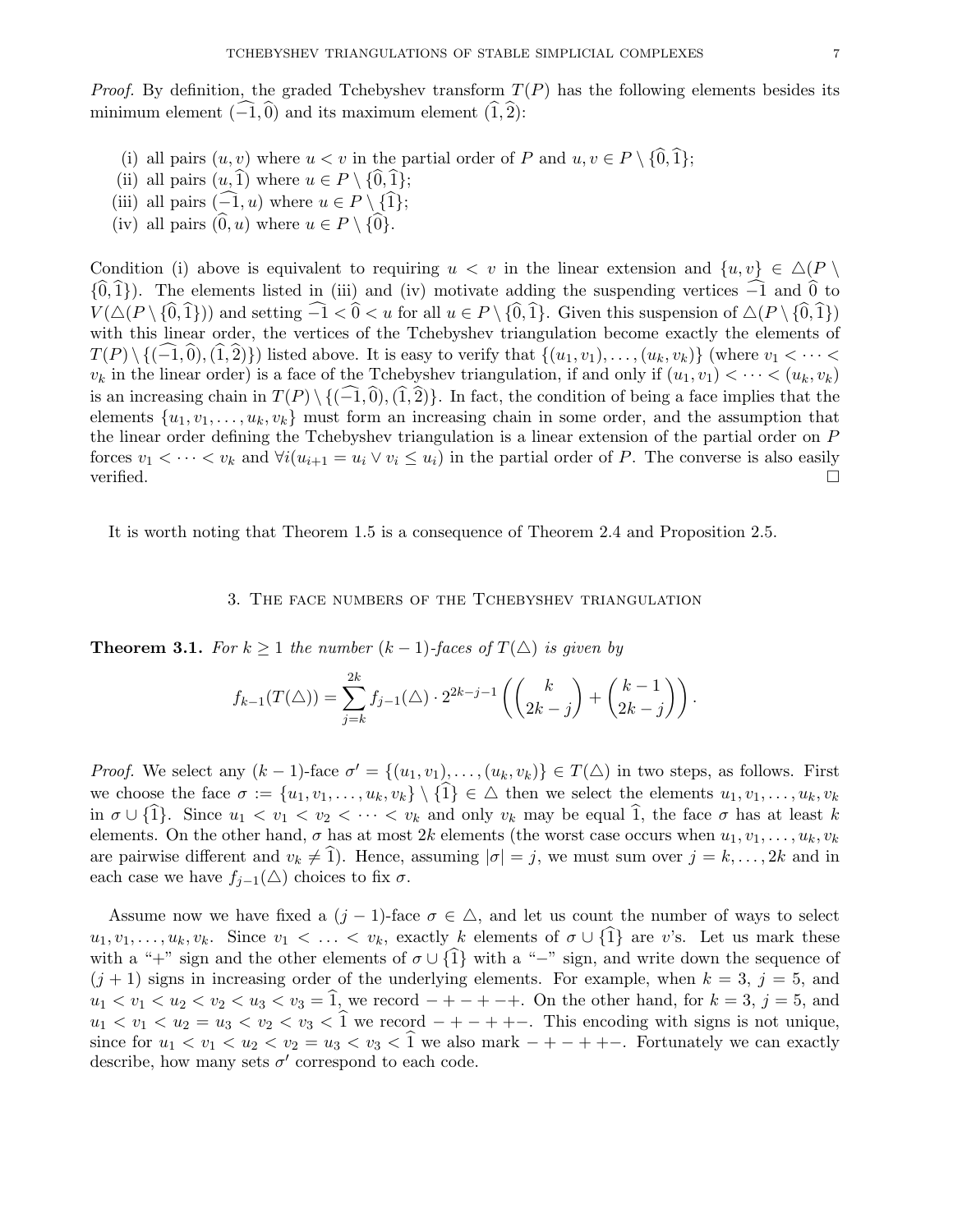#### $\begin{array}{c}\n 8 \\
\hline\n \end{array}$

Each valid code starts with a "−" sign, associated to  $u_1$ , and has exactly  $k$  "+" signs. We can not have two consecutive "−" signs because of the following observations:

Every element of  $\sigma \cup \{\hat{1}\}\$  that is strictly between  $v_i$  and  $v_{i+1}$  is equal to  $u_{i+1}$ . Every element of  $\sigma \cup \{\hat{1}\}\$ preceding  $v_1$  is equal to  $u_1$ . Every element of  $\sigma \cup \{\hat{1}\}\$  succeeding  $v_k$  is equal to  $\hat{1}$ .

In fact, if  $u_t$  is strictly between  $v_i$  and  $v_{i+1}$  then we must have  $t \geq i$  (otherwise  $u_t < v_t \leq v_i$ ) and if  $t > i + 1$  then, by condition (ii) of Definition 2.1, the only way to avoid  $u_t > v_{t-1} \ge v_{i+1}$  is by setting  $u_t = u_{t-1}$ . Repeated use of this argument leads to  $u_t = u_{t-1} = \cdots = u_{i+1}$ . The proof of the second observation is similar, the third is obvious.

Conversely, assume we are given a string of "−" and "+" signs of length  $j+1$ , such that the first sign is "−", there are exactly k "+" signs, and there are no two consecutive "−" signs. We claim that the number of faces  $\sigma'$  corresponding to this string is 2 to the power of the number of consecutive "++" patterns in the string. In fact, the "+" signs unambiguously mark the elements  $v_1 < \cdots < v_k$ . If there is a "−" sign between the "+" signs associated to  $v_i$  and  $v_{i+1}$  then, by the observations highlighted above, that "−" sign marks  $u_{i+1}$ . Similarly, the first "−" sign marks  $u_1$ . We are left to place those elements  $u_{i+1}$  for which  $v_i$  and  $v_{i+1}$  mark consecutive "+" signs. Let us determine them in increasing order. By condition (ii) of Definition 2.1, such a  $u_{i+1}$  is either equal to  $u_i$  (and is given recursively) or equal to  $v_i$ . Thus we have exactly two options to choose from, each time we encounter a " $++$ " pattern. These choices may be made independently of each other.

We have found that, to obtain  $f_{k-1}(T(\Delta))$ , each  $f_{j-1}(\Delta)$  needs to be multiplied by the total weight of all strings of length  $(j + 1)$  made of exactly k "+" signs and  $(j + 1 - k)$  "−" signs, not containing consecutive "−" signs, and starting with a "−" sign. The weight of each such string is 2 to the power of the number of "++" patterns contained in the string as a substring. Let us distinguish two cases depending on the whether the last sign is "−" or "+". In the first case, we need to place  $(j - k)$  "−" signs in between the "+" signs. Since consecutive "−" signs are not allowed, this amounts to choosing  $(j - k)$  "gaps" from the  $(k - 1)$  "gaps" between consecutive "+" signs. This may be done in  $\binom{k-1}{i-k}$  $_{j-k}^{k-1})$ ways, and we are left with  $k - 1 - (j - k) = 2k - j - 1$  substrings "++". Thus each string enumerated in the first case has weight  $2^{2k-j-1}$ . The second case is similar, except that now we are only placing  $(j - k - 1)$  "-" signs in between the "+" signs, thus we have  $\binom{k-1}{i-k}$  $\binom{k-1}{j-k-1}$  such strings and each has weight  $2^{2k-j}$ . Therefore,  $f_{j-1}(\triangle)$  needs to be multiplied with

$$
2^{2k-j-1}\binom{k-1}{j-k} + 2^{2k-j}\binom{k-1}{j-k-1}.
$$

Note that this coefficient is also correct for the "extreme cases"  $j = k$  and  $j = 2k$  if we use the conventions  $\binom{k-1}{k}$  $\binom{-1}{k} = 0$  and  $\binom{k-1}{-1}$  $\binom{k-1}{-1} = 0$ . For  $j = k$  then he coefficient of  $f_{k-1}(\triangle)$  is  $2^{k-1}$  (the only valid string of length  $j + 1$  is" $- + \cdots$ , while for  $j = 2k$  the coefficient of  $f_{2k-1}(\triangle)$  is 1 (the only valid string of length  $j+1$  is" $-+$ - $+\cdots$ - $+$ ). We may avoid the use of "degenerate" binomial coefficients if we rewrite the coefficient of  $f_{j-1}(\triangle)$  as

$$
2^{2k-j-1}\left(\binom{k-1}{j-k}+\binom{k-1}{j-k-1}+\binom{k-1}{j-k-1}\right)
$$

and use the identity  $\binom{n+1}{m+1} = \binom{n}{m}$  $\binom{n}{m+1}$  (which, assuming  $\binom{n}{-1}$  $\binom{n}{n-1} = \binom{n}{n+1} = 0$ , is true even when  $m = -1$  or  $m = n$ ) to get

$$
\binom{k-1}{j-k} + \binom{k-1}{j-k-1} = \binom{k}{j-k} = \binom{k}{2k-j}
$$
 and 
$$
\binom{k-1}{j-k-1} = \binom{k-1}{2k-j}.
$$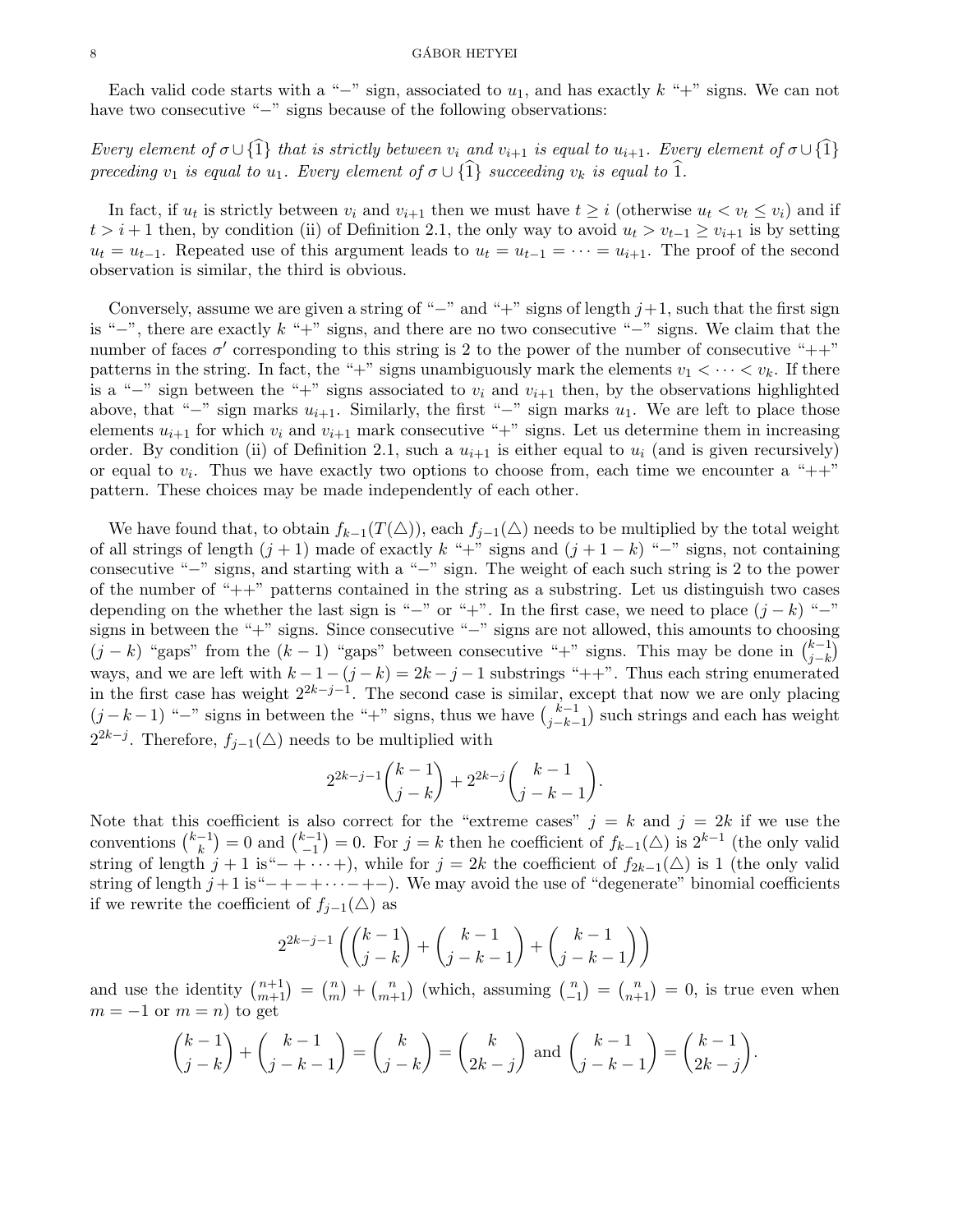$\Box$ 

We conclude this section with a result that justifies the word "Tchebyshev" in the term "Tchebyshev triangulation". For that purpose we need a somewhat unusual definition of the f-polynomial of a simplicial complex. (We use capital  $F$  to stress the difference between our definition and the usual notion of f-polynomial in the literature)

**Definition 3.2.** We define the F-polynomial  $F_∆(x)$  of a  $(d-1)$  dimensional simplicial complex  $\triangle$  as

$$
F_{\triangle}(x) = \sum_{j=0}^{d} f_{j-1}(\triangle) \cdot \left(\frac{x-1}{2}\right)^j.
$$

As a consequence of Theorem 3.1 we have the following result.

**Proposition 3.3.** The Tchebyshev transform of the F-polynomial of a simplicial complex is the  $F$ polynomial of its Tchebyshev triangulation:

$$
T(F_{\triangle})(x) = F_{T(\triangle)}(x).
$$

*Proof.* The polynomial  $T(F_{\Delta})(x)$  is completely determined by its restriction to [-1, 1]. Each  $x \in$  $[-1, 1]$  may be written as  $x = \cos(\alpha)$  for some  $\alpha \in [0, 2\pi]$ . As observed in the Preliminaries,  $T(F_{\Delta})(\cos(\alpha))$  is the real part of

$$
F_{\triangle}(\exp(\mathbf{i} \cdot \alpha)) = \sum_{j=0}^{d} f_{j-1}(\triangle) \cdot \left(\frac{(\cos(\alpha)-1)+\mathbf{i} \cdot \sin(\alpha)}{2}\right)^{j},
$$

thus we have

$$
T(F_{\triangle})(x) = \sum_{j=0}^{d} \frac{f_{j-1}(\triangle)}{2^j} \cdot \sum_{k=0}^{\lfloor j/2 \rfloor} {j \choose 2k} (x^2 - 1)^k (x - 1)^{j-2k}.
$$

On the other hand

$$
F_{T(\triangle)}(x) = \sum_{k=0}^{d} \left(\frac{x-1}{2}\right)^k \sum_{j=k}^{2k} f_{j-1}(\triangle) 2^{2k-j-1} \left( \binom{k}{2k-j} + \binom{k-1}{2k-j} \right)
$$
  
= 
$$
\sum_{j=0}^{d} f_{j-1}(\triangle) \sum_{k=\lceil j/2 \rceil}^{j} 2^{2k-j-1} \left( \binom{k}{2k-j} + \binom{k-1}{2k-j} \right) \left( \frac{x-1}{2} \right)^k,
$$

hence it is sufficient to show that the contribution of  $f_{j-1}(\triangle)$  is the same in both sums, i.e.,

$$
\frac{1}{2^j} \sum_{k=0}^{\lfloor j/2 \rfloor} \binom{j}{2k} (x^2 - 1)^k (x - 1)^{j-2k} = \sum_{k=\lfloor j/2 \rfloor}^{j} 2^{2k-j-1} \left( \binom{k}{2k-j} + \binom{k-1}{2k-j} \right) \left( \frac{x-1}{2} \right)^k
$$

holds for all  $j \geq 0$ . Let us denote the left hand side of by  $\mathcal{L}_j(x)$ , and the right hand side by  $\mathcal{R}_j(x)$ . By the binomial theorem,

$$
\mathcal{L}_j(x) = \frac{1}{2} \left( \left( \frac{x-1}{2} + \sqrt{\frac{x^2-1}{4}} \right)^j + \left( \frac{x-1}{2} - \sqrt{\frac{x^2-1}{4}} \right)^j \right).
$$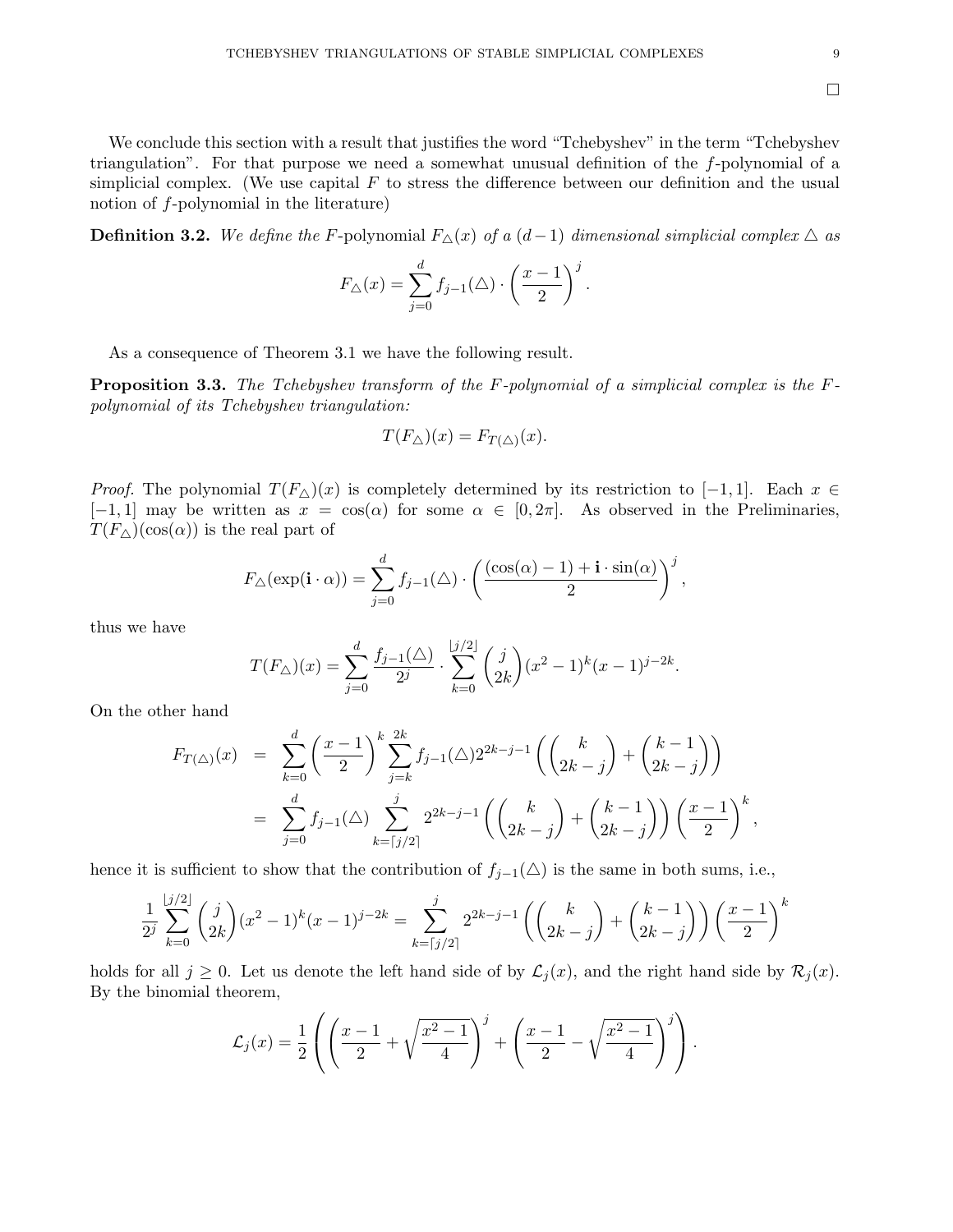The polynomials  $\mathcal{L}_j(x)$  form a Fibonacci-type sequence, determined by  $\mathcal{L}_0(x) = 1$ ,  $\mathcal{L}_1(x) = (x-1)/2$ , and the recursion formula  $\mathcal{L}_{j+2}(x) - (x-1)\mathcal{L}_{j+1}(x) - (x-1)\mathcal{L}_j(x)/2 = 0$ . It is easy to verify that the polynomials  $\mathcal{R}_j(x)$  verify the same initial conditions and recursion formula.

# 4. The Tchebyshev triangulation of the second kind

In analogy to the definition for posets in [2], we define the Tchebyshev triangulation of the second kind as follows.

**Definition 4.1.** The Tchebyshev triangulation of the second kind  $U(\triangle)$  of a simplicial complex  $\triangle$ on the vertex set V is the multiset of simplicial complexes  $\{lk((v,\hat{1}), T(\triangle)) : v \in V \}$ .

**Remark 4.2.** If  $\triangle$  is the one dimensional simplex on the vertex set  $\{v_1, v_2\}$  then  $\text{lk}((v_1, \hat{1}) = \text{lk}((v_2, \hat{1}))$ in any Tchebyshev triangulation. In such cases we want to list each simplicial complex as many time as it equals to the link of a vertex of the form  $(v,1)$ .

As before, we tacitly assume that a linear order has been fixed on V, on which  $U(\Delta)$  depends, but its face numbers do not, as we will see below. We may extend the notions of face numbers and Fpolynomial to multisets of simplicial complexes, the most obvious difference being that, now  $f_{-1} \geq 1$ is the number of simplicial complexes listed. In particular, by definition we have  $f_{-1}(U(\triangle)) = |V|$ .

In analogy to Theorem 3.1 we have the following.

**Theorem 4.3.** For  $k \geq 1$  the number  $(k-1)$ -faces in  $U(\Delta)$  is given by

$$
f_{k-1}(U(\triangle)) = \sum_{j=k+1}^{2k+1} f_{j-1}(\triangle) \cdot 2^{2k+1-j} {k \choose 2k+1-j}.
$$

*Proof.* Analogous to the proof of Theorem 3.1. A  $(k-1)$ -face in  $U(\triangle)$  is a set

 $\{(u_1, v_1), \ldots, (u_k, v_k), (u_{k+1}, v_{k+1})\} \in T(\triangle)$  such that  $v_1 < \cdots < v_k$  and  $v_{k+1} = \hat{1}$ . (The vertex  $(u_{k+1},\hat{1})$  marks the link from which the face is taken and is not counted towards the dimension.) Let j be the cardinality of  $\{u_1, v_1, u_2, v_2, \ldots, v_k, u_{k+1}\} \in \triangle$ . Clearly  $k+1 \leq j \leq 2k+1$  must hold. Let us associate to each  $(k-1)$ -face a string of + and  $-$  signs the same way as in the proof of Theorem 3.1. Since  $v_{k+1} = \hat{1}$ , each valid code must end with a "+" sign. Since  $(u_{k+1},\hat{1})$  is not counted towards the dimension, we have to consider valid strings with  $(k + 1)$  "+" signs. We obtain that  $f_{j-1}(\triangle)$  is multiplied with the total weight of all strings of length  $j + 1$ , consisting of exactly  $(k + 1)$  "+" signs and  $(j-k)$  "−" signs, starting with a "−" sign and ending with a "+", containing no consecutive "−" signs. The weight of each valid string is 2 to the power of the number of "++" patterns contained in the string as a substring. There are k gaps between consecutive "+" signs of which  $j - k - 1$  needs to be selected as the position of a (non-first) "−". There are  $\binom{k}{i-k}$  $\binom{k}{j-k-1} = \binom{k}{2k+1}$  $\binom{k}{2k+1-j}$  ways to do so, and each such string contains "++" as a substring  $(2k + 1 - j)$  times.

In analogy to Proposition 3.3 we have:

Proposition 4.4. The Tchebyshev transform of the second kind of the F-polynomial of a simplicial complex is the half of the F-polynomial of its Tchebyshev triangulation:

$$
U(F_{\triangle})(x) = \frac{1}{2}F_{U(\triangle)}(x).
$$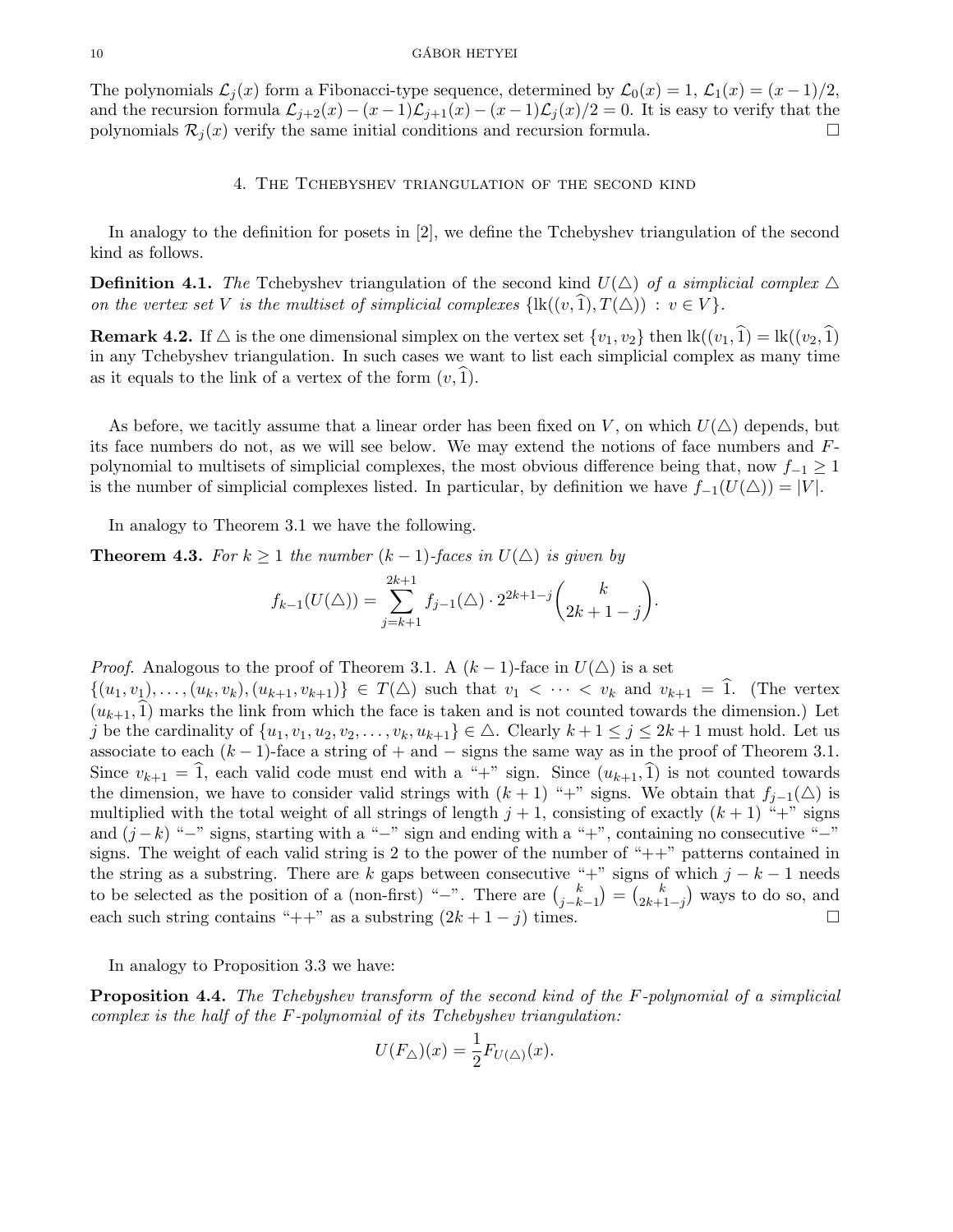*Proof.* Analogous to the proof of Proposition 3.3. Restricting  $U(F_{\Delta})(x)$  to [−1, 1] and considering the imaginary part of  $F_{\Delta}(\exp(i \cdot \alpha))$  yields the formula

$$
U(F_{\triangle})(x) = \sum_{j=0}^{d} \frac{f_{j-1}(\triangle)}{2^j} \cdot \sum_{k=0}^{\lfloor (j-1)/2 \rfloor} {j \choose 2k+1} (x^2 - 1)^k (x - 1)^{j-2k-1}.
$$

As a consequence of Theorem 4.3 we have

$$
\frac{1}{2}F_{U(\triangle)}(x) = \sum_{j=1}^d f_{j-1}(\triangle) \cdot \sum_{k=\lceil (j-1)/2 \rceil}^{j-1} 2^{2k-j} {k \choose 2k+1-j} \left(\frac{x-1}{2}\right)^k.
$$

Comparing the contribution  $f_{j-1}(\triangle)$ , it is sufficient to show that

$$
\sum_{k=0}^{\lfloor (j-1)/2 \rfloor} \binom{j}{2k+1} \left(\frac{x^2-1}{4}\right)^k \left(\frac{x-1}{2}\right)^{j-2k-1} = \sum_{k=\lceil (j-1)/2 \rceil}^{j-1} 2^{2k+1-j} \binom{k}{2k+1-j} \left(\frac{x-1}{2}\right)^k
$$

holds for all  $j \geq 1$ . It may be shown using induction that both sides are equal to

$$
\frac{1}{\sqrt{x^2 - 1}} \left( \left( \frac{x - 1}{2} + \sqrt{\frac{x^2 - 1}{4}} \right)^j - \left( \frac{x - 1}{2} - \sqrt{\frac{x^2 - 1}{4}} \right)^j \right),
$$

a Fibonacci-type sequence, satisfying the same recursion as in the proof of Proposition 3.3, but subject to different initial conditions.

We conclude this section by extending the notion of the Tchebyshev transform of the second kind to graded posets.

**Definition 4.5.** Given a graded poset P, we define its Tchebyshev transform of the second kind  $U(P)$ as the multiset of intervals

$$
\left\{ [(\widehat{-1},\widehat{0}), (w,\widehat{1})] \subset T(P) \, : \, x \in P \cup \{\widehat{-1}\} \setminus \{\widehat{1}\} \right\}.
$$

It should be noted that the coatoms in  $T(P)$  are exactly all elements of the form  $(w,\hat{1})$  where  $x \in P \cup \{-1\} \setminus \{1\}.$  The "second type analogue" of Proposition 2.5 is also its consequence.

**Corollary 4.6.** Let P be a graded poset and  $T(P)$  its graded Tchebyshev transform. Then  $\Delta(U(P))$ , defined as the multiset of simplicial complexes

$$
\left\{ \Delta(((\widehat{-1},\widehat{0}), (w,\widehat{1}))) : [(\widehat{-1},\widehat{0}), (w,\widehat{1})] \in U(P) \right\},\
$$

is isomorphic to a Tchebyshev triangulation of the second kind of the suspension of  $\Delta(P \setminus {\widehat{0}, \widehat{1}})$ . This triangulation is induced by any linear extension of  $P \cup \{\widehat{-1}\}\setminus \{\widehat{1}\}.$  (Note that the intervals  $((\widehat{-1},\widehat{0}), (w,\widehat{1}))$  are "open", they do not contain  $(\widehat{-1},\widehat{0})$  nor  $(w,\widehat{1}).$ 

Remark 4.7. It should be noted that the Tchebyshev transform of the second kind, introduced by Ehrenborg and Readdy [2] takes the ab-index of a graded poset P into  $1/2$  times the sum of the ab-indices of all graded posets  $[(-1,0),(w,1)]$  listed in the multiset of graded posets  $U(P)$ .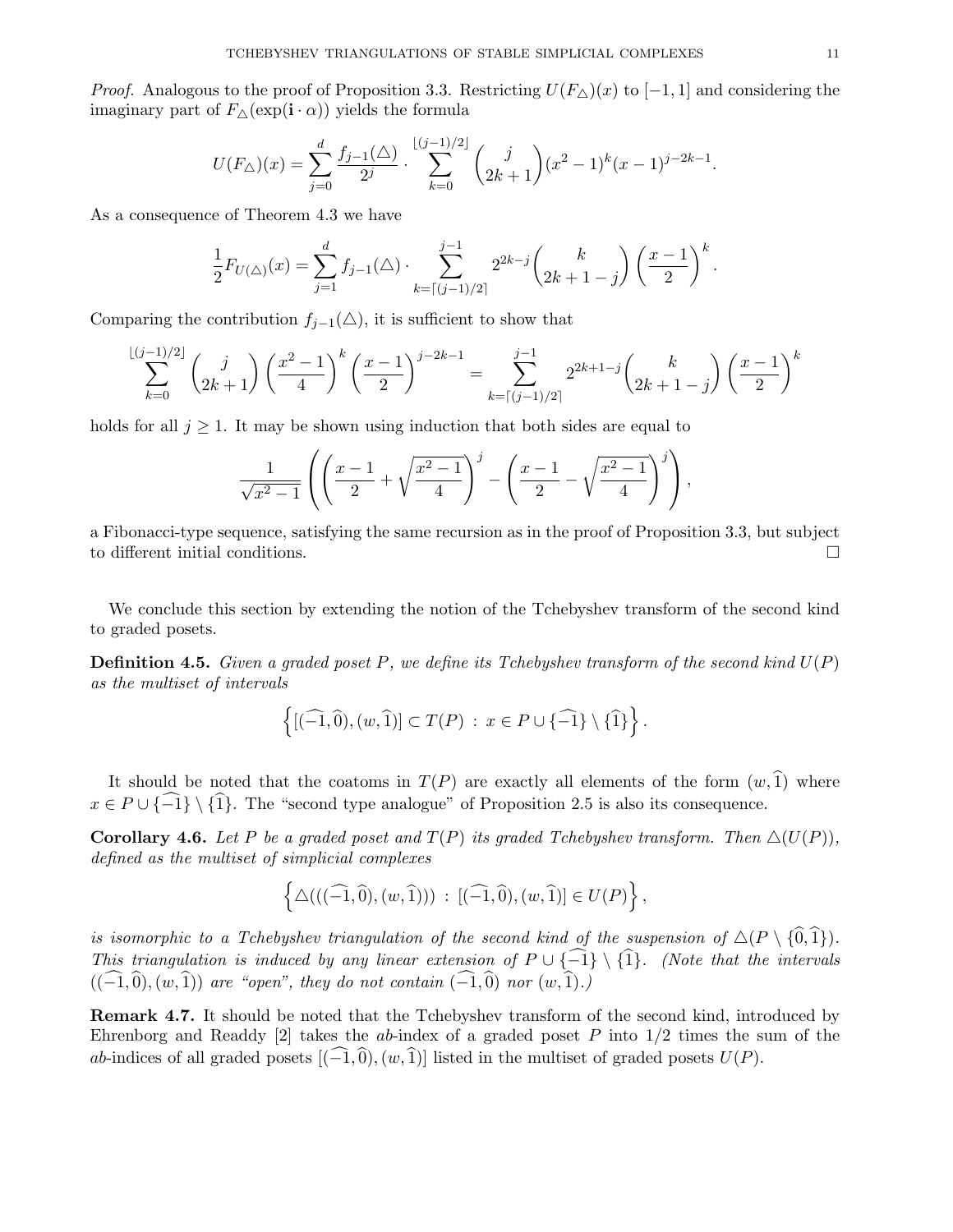# 5. F-polynomials of graded posets and their Tchebyshev transforms

Motivated by Proposition 2.5 and Corollary 4.6 we define the  $F$ -polynomial of a graded poset as follows.

**Definition 5.1.** The F-polynomial  $F_P(x)$  of a graded poset P is the F-polynomial of the suspension of  $\triangle (P \setminus \{ \widehat{0}, \widehat{1} \}).$ 

As a consequence we have 
$$
F_P(x) = x \cdot F_{\triangle (P \setminus \{\widehat{0},\widehat{1}\})}(x).
$$

We extend the notion of the  $F$  polynomial to multisets of posets by linearity. Propositions 3.3 and 4.4 may then be rephrased as follows.

**Corollary 5.2.** The following relations hold between the  $F$ -polynomials of a graded poset  $P$  and its Tchebyshev transforms  $T(P)$  and  $U(P)$ :

$$
F_{T(P)}(x) = T(F_P(x))
$$
 and  $U(F_P(x)) = \frac{1}{2}F_{U(P)}(x)$ .

The following rephrasing is also very useful.

**Corollary 5.3.**  $U(F_P)(x)$  may be calculated as the total weight of all chains in the graded poset  $T(P)$ that contain one coatom  $(w,1) \in T(P)$ , avoid  $0_{T(P)}$  and  $1_{T(P)}$ . Each coatom here contributes a factor of 1/2, and all remaining elements in the chain (if any) contribute a factor of  $(x - 1)/2$ .

#### 6.  $H$ -stable and  $S$ -stable simplicial complexes

Given a simplicial complex  $\triangle$  of dimension  $(d-1)$ , Schelin's theorem provides a criterion for the Schur stability of  $F_{\Delta}(x)$ , and in the previous sections we have seen that the Tchebyshev transforms  $T(F_{\Delta})(x)$  and  $U(F_{\Delta})(x)$  used are also F-polynomials of (collections of) simplicial complexes. This in itself should make the F-polynomial of a simplicial complex an interesting invariant. When we try to use the transformation  $x \mapsto t = (x - 1)/(x + 1)$  to relate the Schur stability of  $F_{\Delta}(x)$  to the Hurwitz stability of the corresponding polynomial  $h(t)$ , this turns out to be the well-known h-polynomial:

$$
(1-t)^d \cdot F_{\triangle} \left(\frac{1+t}{1-t}\right) = (1-t)^d \sum_{j=0}^d f_j \left(\frac{t}{1-t}\right)^j = h_{\triangle}(t).
$$

**Corollary 6.1.** The number of zeros of  $F_{\Delta}(x)$  inside the unit disk  $|x| < 1$  equals the number of zeros of  $h_{\Delta}(t)$  inside the left t-halfplane.

The only reason we might not conclude that  $F_{\Delta}(x)$  is Schur stable if and only if  $h_{\Delta}(t)$  is Hurwitz stable is that the degrees of these polynomials might differ. For example, the h-polynomial of a simplex of any dimension is 1, hence it is Hurwitz stable, whereas the degree of the F-polynomial of any simplicial complex of dimension  $(d-1)$  is d.

**Definition 6.2.** We call a  $(d-1)$ -dimensional simplicial complex complex  $\triangle$  S-stable, if its Fpolynomial is Schur stable, and H-stable, if its h-polynomial is Hurwitz stable.

**Corollary 6.3.** Every S-stable simplicial complex  $\triangle$  of dimension d–1 is also H-stable, and satisfies  $\deg h_{\wedge}(t) = d.$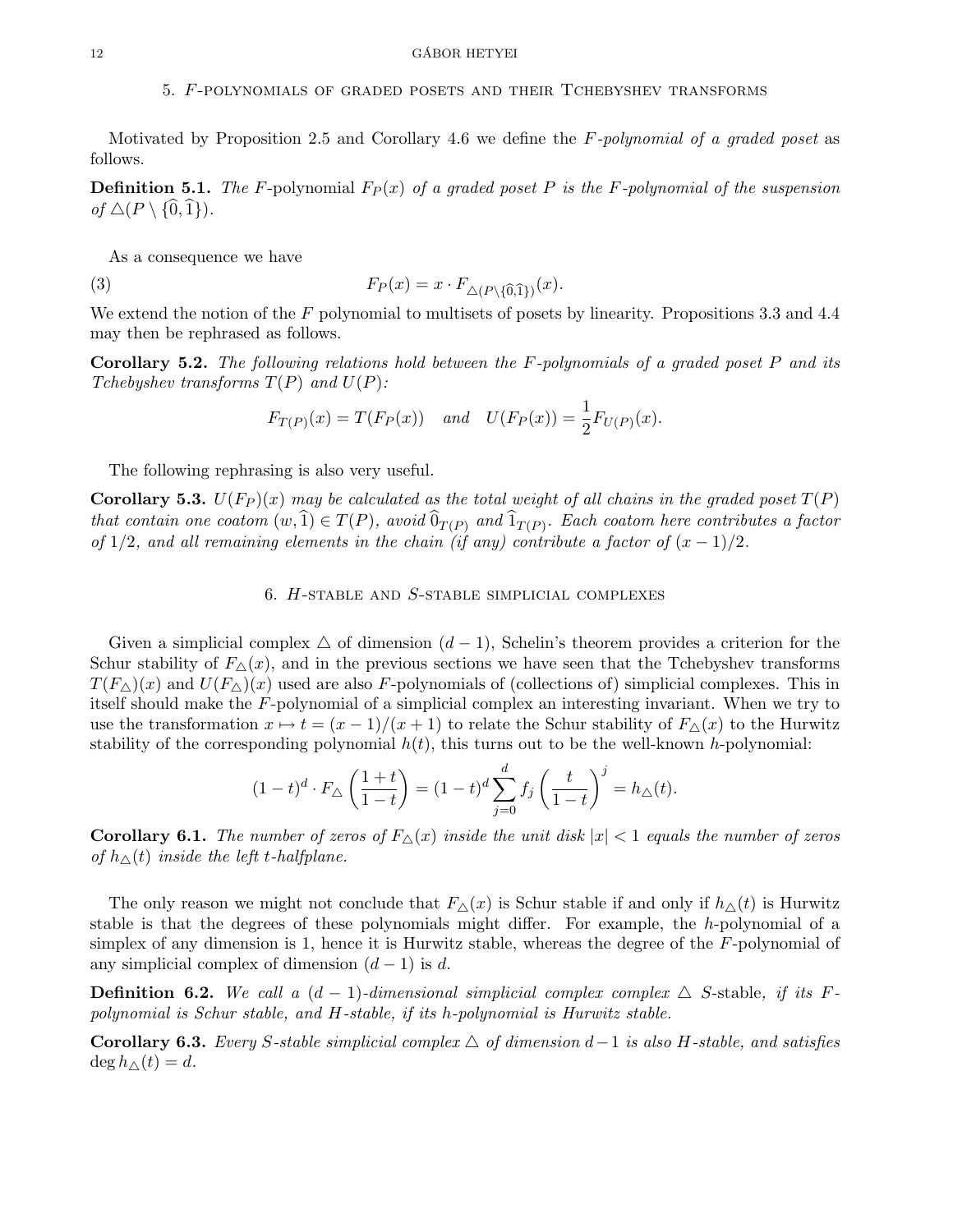In the opposite direction we may state the following.

**Proposition 6.4.** An H-stable simplicial complex  $\triangle$  is S-stable if and only if its reduced Euler characteristic  $\tilde{\chi}(\triangle) = -F_{\triangle}(-1) = (-1)^{d-1}h_d$  is not zero.

*Proof.* If the complex  $\triangle$  is S-stable, of dimension  $(d-1)$  then  $h_{\triangle}(t)$  has degree d, since this is the number of zeros of  $F_{\Delta}(x)$  inside the unit disk  $|x| < 1$  and this is a lower bound for the number of zeros of  $h_{\Delta}(t)$ . Thus we must have  $h_d \neq 0$ , and the reduced Euler characteristic is not zero.

Conversely, if  $h_d \neq 0$  then the degree of  $h_{\Delta}(t)$  is d and, by the H-stability,  $h_{\Delta}(t)$  has d roots in the left t-halfplane. This is also the number of zeros of  $F_{\Delta}(x)$  inside the unit disk  $|x| < 1$  and d is also the degree of  $F_{\Delta}(x)$ .

Schelin's theorem is always useful to decide the Schur stability of a polynomial. Here we propose to focus on a consequence of the opposite implication of Theorem 1.3.

**Proposition 6.5.** Assume that all zeros of a polynomial  $p(x) \in \mathbb{R}[x]$  of degree d have modulus less than 1. Then all roots of the Tchebyshev transforms  $T(p)$  and  $U(p)$  are real, have multiplicity 1, and lie in the open interval  $(-1, 1)$ . Moreover, the roots  $t_1 < \cdots < t_d$  of  $T(p)$  and the roots  $u_1 < \cdots < u_{d-1}$ of  $U(p)$  are interlaced, i.e.,  $t_1 < u_1 < t_2 < u_2 < \cdots < u_{d-1} < t_d$  holds.

*Proof.* No root of  $p(x)$  is on the unit circle, Theorem 1.3 is thus applicable. Since the contribution of each pole of  $U(p)/T(p)$  to  $I_{-1}^1U(p)/T(p)$  is at most 1, and p has degree d, the rational function  $U(p)/T(p)$  must have at least d distinct poles in  $(-1, 1)$ . This is only possible, if all d roots of  $T(p)$ are distinct and belong to  $(-1, 1)$ . Since each root  $t_i$  has multiplicity 1, the graph of  $T(p)$  crosses the horizontal axis at each of its roots. Thus, if  $T(p)$  is locally increasing at  $t_i$ , it must be locally decreasing at  $t_{i+1}$  and vice versa. In other words,  $sign(T(p)'(t_i)) = -sign(T(p)'(t_{i+1}))$  must hold for  $i = 1, ..., d - 1$ . On the other hand  $I_{-1}^1U(p)/T(p) = d$  can only be achieved if for each we have  $I_{t_i}U(p)/T(p) = 1$ , i.e., the sign of  $U(p)\overline{(t_i)}$  must be equal to the sign of  $T(p)'(t_i)$ . Therefore  $sign(U(p)(t_i)) = -sign(U(p)(t_{i+1}))$  must also hold for  $i = 1, ..., d-1$ . By the Intermediate Value Theorem,  $U(p)$  has at least one root in each of  $(t_1, t_2), (t_2, t_3), \ldots, (t_{d-1}, t_{d-2})$ . Since the degree of  $U(p)$  is  $d-1$ , it has exactly one root in each of these open intervals.

Thus, if we know by some structural (geometric or combinatorial) reason that a simplicial complex is S-stable then the roots of the Tchebyshev transforms of its F-polynomial will be real, distinct, and interlaced, as described in Proposition 6.5. We will see an important infinite sequence of such related pairs of polynomials in Section 8. This motivates the question to describe the S-stable simplicial complexes geometrically or combinatorially. We conclude this section with a discouraging example and an encouraging observation.

**Example 6.6.** The boundary complex  $\partial(\Delta^d)$  of a d-dimensional simplex  $\Delta^d$  is H-stable (S-stability is equivalent since  $\tilde{\chi}(\partial(\Delta^d)) \neq 0$  ) only for  $d \leq 2$ . In fact,  $h[\partial(\Delta^d)] = (1 - t^{d+1})/(1 - t)$ , its roots are all  $(d + 1)$ -th roots of unity, except 1. For  $d \geq 3$ , the real part of the root  $\exp(i \cdot 2\pi/(d+1))$  is nonnegative. For  $d \leq 2$  the polynomials 1,  $1 + t$ , and  $1 + t + t^2$  are Hurwitz stable.

**Proposition 6.7.** The join  $\Delta_1 * \Delta_2$  is S-stable (H-stable) if and only if both  $\Delta_1$  and  $\Delta_2$  are S-stable  $(H-stable).$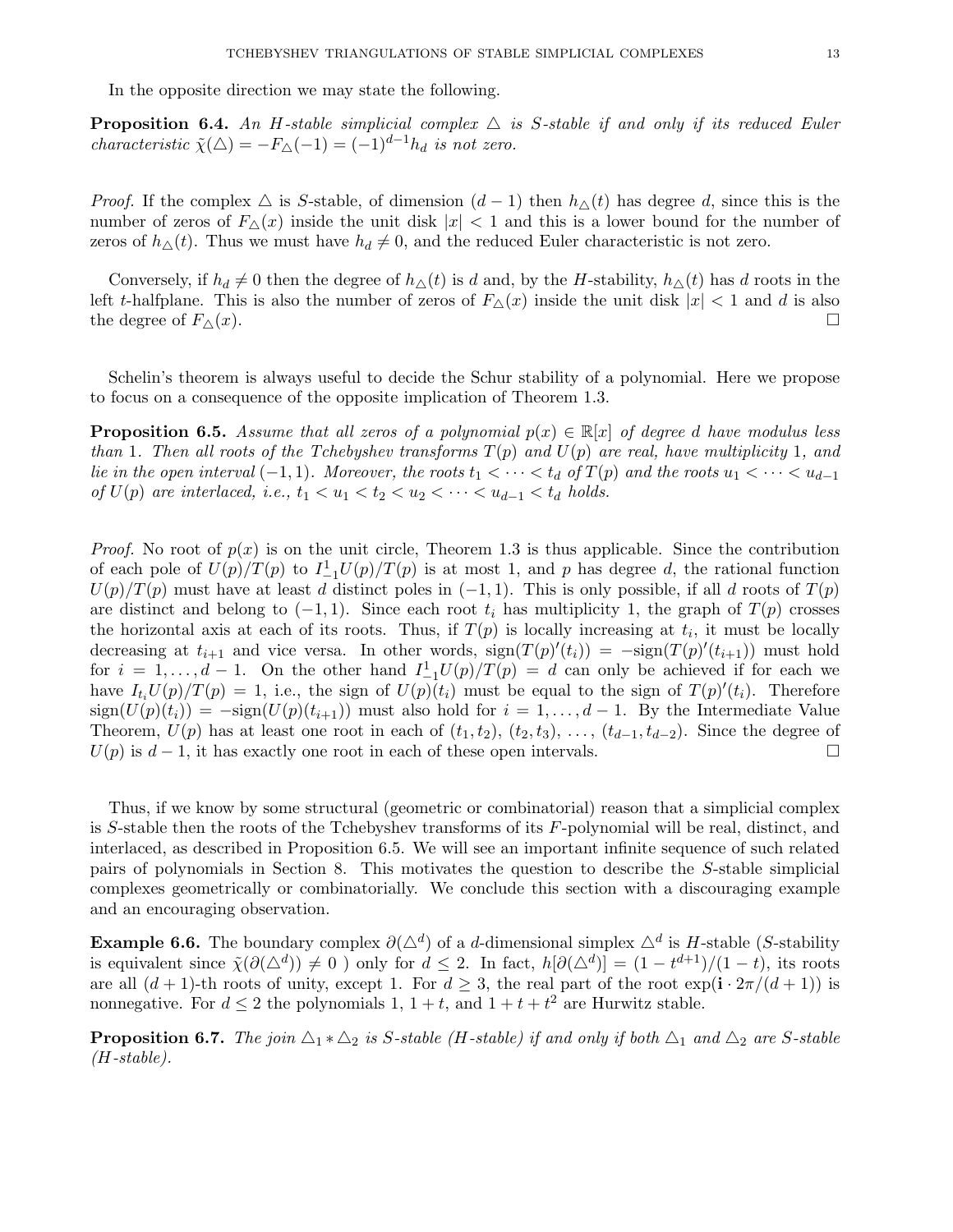Proof. It is easy to verify that

(4)  $F_{\Delta_1 * \Delta_2}(x) = F_{\Delta_1}(x) \cdot F_{\Delta_2}(x)$ .

The statement on S-stability follows immediately. To prove the statement on H-stability one may either note the analogous equation

$$
h_{\triangle_1 * \triangle_2}(t) = h_{\triangle_1}(t) \cdot h_{\triangle_2}(t),
$$

or note that  $F_{\Delta_1 * \Delta_2}(-1) \neq 0$  iff.  $F_{\Delta_1}(-1)$  and  $F_{\Delta_2}(-1)$  are nonzero, and so we may also use Proposition 6.4.

**Corollary 6.8.** A simplicial complex  $\triangle$  is S-stable (H-stable) if and only if its suspension  $\triangle * \partial(\triangle^1)$ has the same property.

## 7. Stable graded posets

We may extend the notions of S-stability and H-stability from simplicial complexes to graded posets as follows.

**Definition 7.1.** We call a graded poset  $P$  S-stable resp. H-stable if the same holds for the order complex  $\triangle (P \setminus \{\hat{0},\hat{1}\}).$ 

As a consequence of Corollary 5.2, a graded poset is S-stable resp. H-stable if and only if the same holds for the suspension  $\Delta(P \setminus \{0,1\}) * \partial(\Delta^1)$ . Recall that the F-polynomial F-polynomial of this suspension.

**Corollary 7.2.** A graded poset P is S-stable iff.  $F_P(x)$  is Schur stable.

It is important to note the following. As a consequence of Corollary 6.3 and Proposition 6.4, Sstability and H-stability is equivalent for the graded posets P satisfying  $\tilde{\chi}(\Delta(P \setminus \{0,1\})) \neq 0$ . The reduced Euler characteristic of  $\Delta(P \setminus {\{\hat{0}, \hat{1}\}})$ ) equals the Möbius function of P (see, e.g. Stanley [15, Proposition 3.8.6]. A graded poset is *Eulerian* if the Möbius function of each interval [u, v] is  $(-1)^{\rho(u,v)}$ where  $\rho(u, v)$  is the rank of the interval.

**Corollary 7.3.** For each interval  $[u, v]$  in an Eulerian poset P, the interval  $[u, v]$  is S-stable iff. it is H-stable.

It is usual in the literature of graded posets to exclude the unique minimum and maximum from the set of vertices of the order complex. One reason to do so is topological. The order complex  $\Delta(P)$  is obtained from  $\Delta(P \setminus \{0,1\})$  by joining the singleton  $\widehat{0}$  and then the singleton  $\widehat{1}$ , so their presence always makes  $\Delta(P)$  contractible even if  $\Delta(P \setminus {\widehat{0}, \widehat{1}})$  is far from being so. As a consequence of Proposition 6.7 we may observe that the distinction makes a big difference for S-stability and no difference for H-stability.

**Corollary 7.4.** Given a graded poset P, the simplicial complex  $\Delta(P \setminus {\widehat{0}, \widehat{1}})$  is H-stable if and only if the same holds for  $\Delta(P)$ , whereas no nontrivial graded P has an S-stable  $\Delta(P)$ .

We should also note that equation (4) implies  
(5) 
$$
F_{\triangle(P)}(x) = F_{\triangle(P\setminus\{\widehat{0},\widehat{1}\})}(x) \cdot \left(\frac{x+1}{2}\right)^2.
$$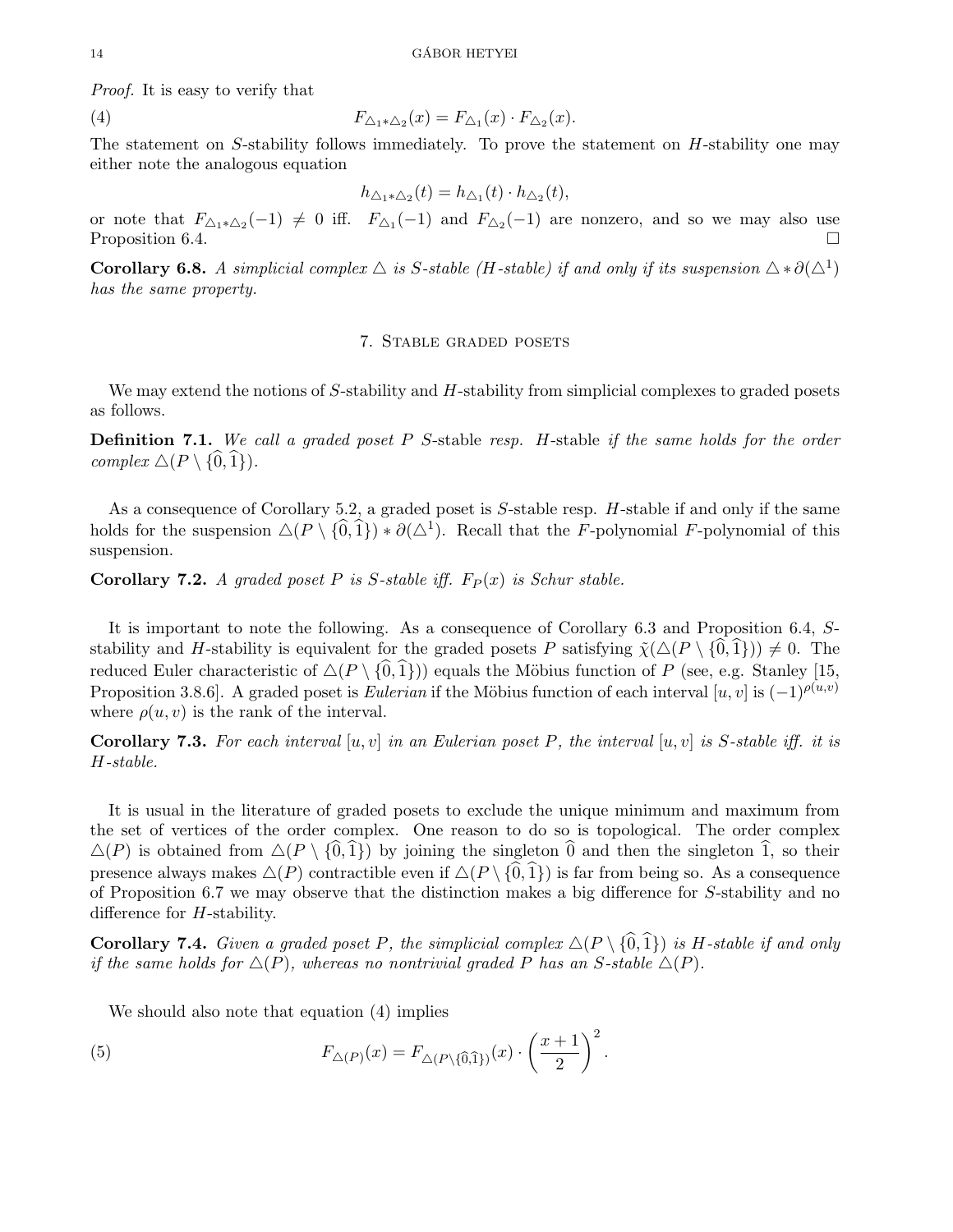Corollary 7.5.  $P * Q$  is S-stable (H-stable) if and only if the same holds for P and Q.

In fact  $\Delta(P * Q \setminus {\{\hat{0},\hat{1}\}})$  is the join of the simplicial complexes  $\Delta(P \setminus {\{\hat{0},\hat{1}\}})$  and  $\Delta(Q \setminus {\{\hat{0},\hat{1}\}})$ .

We conclude this section with a key result that leads to an important conjecture. Let us denote the unique graded poset of rank 1 by I.

**Theorem 7.6.** If P is an S-stable graded poset then the same holds for the direct product  $P \times I$ .

**Corollary 7.7.** All Boolean algebras  $B_n = I \times I \times \cdots \times I$  are S-stable.

Theorem 7.6 inspires the following.

Conjecture 7.8. The direct product of S-stable graded posets is S-stable.

The conjecture might seem bold but we are not aware of any counterexample to it.

We prove Theorem 7.6 by showing a sequence of Lemmas which are sometimes more general than needed, in the hope that some of these Lemmas may be useful in proving Conjecture 7.8.

**Lemma 7.9.** For any pair of graded posets P and for all  $j > 0$  we have

$$
f_{j-1}(\triangle(P \times Q)) = \sum_{k,l \le jk+l \ge j+1} {j-1 \choose j-k, j-l, k+l-j-1} f_{k-1}(\triangle(P)) f_{l-1}(\triangle(Q)).
$$

(Here all order complexes include the minimum and maximum elements.)

*Proof.* Consider a j-element chain  $(u_1, v_1) < \cdots < (u_j, v_j)$  in  $P \times Q$ . Assume that the "underlying" sets"  $U := \{u_1, \ldots, u_j\} \in \Delta(P)$  and  $V := \{v_1, \ldots, v_j\} \in \Delta(Q)$  have k resp. l elements. To reconstruct the chain in  $P \times Q$  we need to select a j-element sequence from of  $U \times V$  such that the first element is  $(u_1, v_1)$ , the last element is  $(u_i, v_i)$  and, while reading the sequence left to right, in each step we may move only to the next largest  $u_s$  resp.  $v_t$ . This is equivalent to selecting a lattice path of length  $j-1$ from  $(1, 1)$  to  $(k, l)$ , using the steps  $(1, 0)$ ,  $(0, 1)$  and  $(1, 1)$  only. The number of such lattice paths is  $\begin{pmatrix} j & j \\ j & k & l \end{pmatrix}$  $j_{j-k,j-l,k+l-j-1}$ ) the number of sets U resp. V is  $f_{k-1}(\triangle(P))$  resp.  $f_{l-1}(\triangle(Q))$ . All choices (including the choice of k and l may be made independently.

## Lemma 7.10.

$$
f_{j-1}(\Delta(P \times I)) = (j+1)f_{j-1}(\Delta(P)) + (j-1)f_{j-2}(\Delta(P)).
$$

holds for  $j > 0$ .

*Proof.* Using Lemma 7.9 for  $Q = I$ , only  $l = 1$  and  $l = 2$  are viable options with  $f_0(\Delta(I)) = 2$  and  $f_1(\Delta(I)) = 1$ , so  $k + l \geq j + 1$  forces  $k \geq j - 1$  while  $k \leq j$  is also necessary. For  $k = j$  either  $l = 1$  or  $l = 2$  is possible, and  $f_{j-1}(\Delta(P))$  is multiplied with

$$
\binom{j-1}{0,j-1,0} \cdot 2 + \binom{j-1}{0,j-2,1} \cdot 1 = j+1,
$$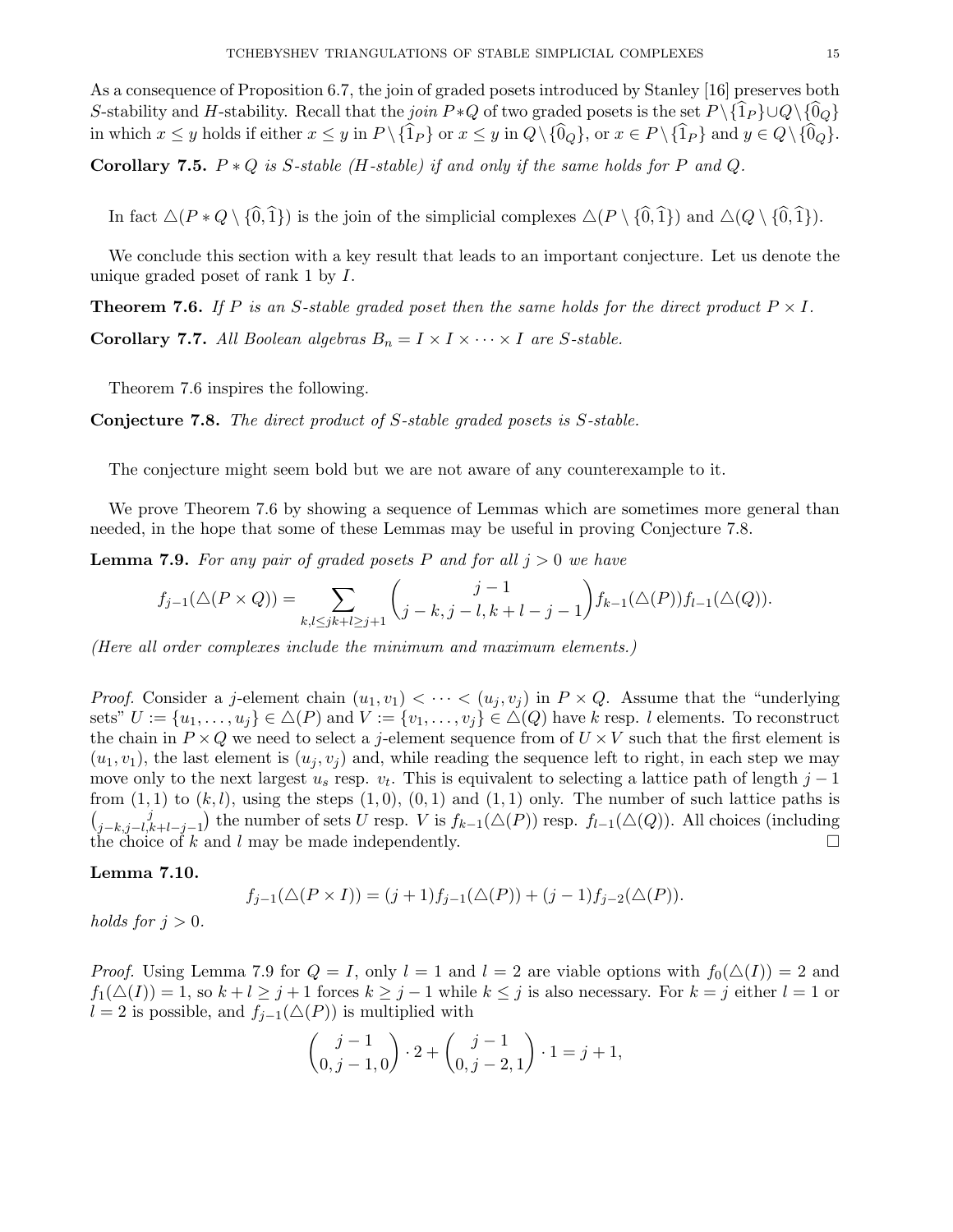whereas  $k = j - 1$  forces  $l = 2$  and  $f_{j-2}(\triangle(P))$  is multiplied with

$$
\binom{j-1}{1, j-2, 0} = j - 1.
$$

Note that the formula is also valid for  $j = 1$ .

## Lemma 7.11.

$$
F_{\triangle (P \times I)}(x) = F_{\triangle (P)}(x) + \frac{x^2 - 1}{2} \frac{d}{dx} F_{\triangle (P)}(x).
$$

Proof. Using Lemma 7.10 we may write

$$
F_{\triangle(P\times I)}(x) = 1 + \sum_{j>0} ((j+1)f_{j-1}(\triangle(P)) + (j-1)f_{j-2}(\triangle(P))) \cdot \left(\frac{x-1}{2}\right)^j
$$

Here

$$
1 + \sum_{j>0} (j+1)f_{j-1}(\triangle(P)) \left(\frac{x-1}{2}\right)^j = \frac{d}{dx}(x-1)F_{\triangle(P)}(x) = F_{\triangle(P)}(x) + (x-1)\frac{d}{dx}F_{\triangle(P)}(x), \text{ and}
$$

$$
\sum_{j>0} (j-1)f_{j-2}(\triangle(P)) \left(\frac{x-1}{2}\right)^j = \frac{(x-1)^2}{2}\frac{d}{dx}F_{\triangle(P)}(x).
$$

# Lemma 7.12.

$$
F_{\triangle (P \times I \setminus \{\widehat{0},\widehat{1}\})}(x) = \frac{d}{dx} \frac{x^2 - 1}{2} F_{\triangle (P \setminus \{\widehat{0},\widehat{1}\})}(x).
$$

*Proof.* Using Equation (5) we may rewrite Lemma 7.11 as\n
$$
\left(\frac{x+1}{2}\right)^2 F_{\triangle (P \times I \setminus \{\widehat{0},\widehat{1}\})}(x) = \left(\frac{x+1}{2}\right)^2 F_{\triangle (P \setminus \{\widehat{0},\widehat{1}\})}(x) + \frac{x^2 - 1}{2} \frac{d}{dx} \left(\frac{x+1}{2}\right)^2 F_{\triangle (P \setminus \{\widehat{0},\widehat{1}\})}(x).
$$

Using the product rule, and dividing both sides by 
$$
((x+1)/2)^2
$$
 yields  
\n
$$
F_{\triangle (P \times I \setminus \{\widehat{0}, \widehat{1}\})}(x) = x \cdot F_{\triangle (P \setminus \{\widehat{0}, \widehat{1}\})}(x) + \frac{x^2 - 1}{2} \frac{d}{dx} F_{\triangle (P \setminus \{\widehat{0}, \widehat{1}\})}(x),
$$

which is equivalent to the stated equation by the product rule.  $\Box$ 

Theorem 7.6 is now a consequence of Lucas' Theorem, which is the following. (See Marden [12, Theorem 6.1], we state it in a weaker and simpler form.)

**Theorem 7.13** (Lucas). All zeros of the derivative of a polynomial f lie in the convex hull H of the set of zeros of f.

If all zeros of  $F_{\Delta(P\setminus{\{\widehat{0},\widehat{1}\}})}(x)$  lie strictly inside the unit circle then the convex hull of the zeros of  $\frac{-1}{2}F_{\Delta(P\setminus{\{\widehat{0},\widehat{1}\}})}(x)$  intersects the boundary of the unit circle in the set  $\{-1,1\}$ . By  $x^2-1$  $\frac{(-1)^n}{2^n} F_{\Delta(P \setminus \{0,1\})}(x)$  intersects the boundary of the unit circle in the set  $\{-1,1\}$ . By Lucas' Theorem  $\frac{x^2-1}{2}F_{\Delta(P\setminus{\{\hat{0},\hat{1}\}})}(x)$  intersects the boundary of the unit circle in the set  $\{-1,1\}$ . By Lucas' Theorem and Lemma 7.12 all zeros of  $F_{\Delta(P\times I\setminus{\{\hat{0},\hat{1}\}})}(x)$  lie inside the unit circle, except possibly But  $-1$  and 1 are single roots of  $\frac{x^2-1}{2}$  $\frac{(-1)}{2}F_{\Delta(P\setminus\{\widehat{0},\widehat{1}\})}(x)$  so they can not be roots of its derivative.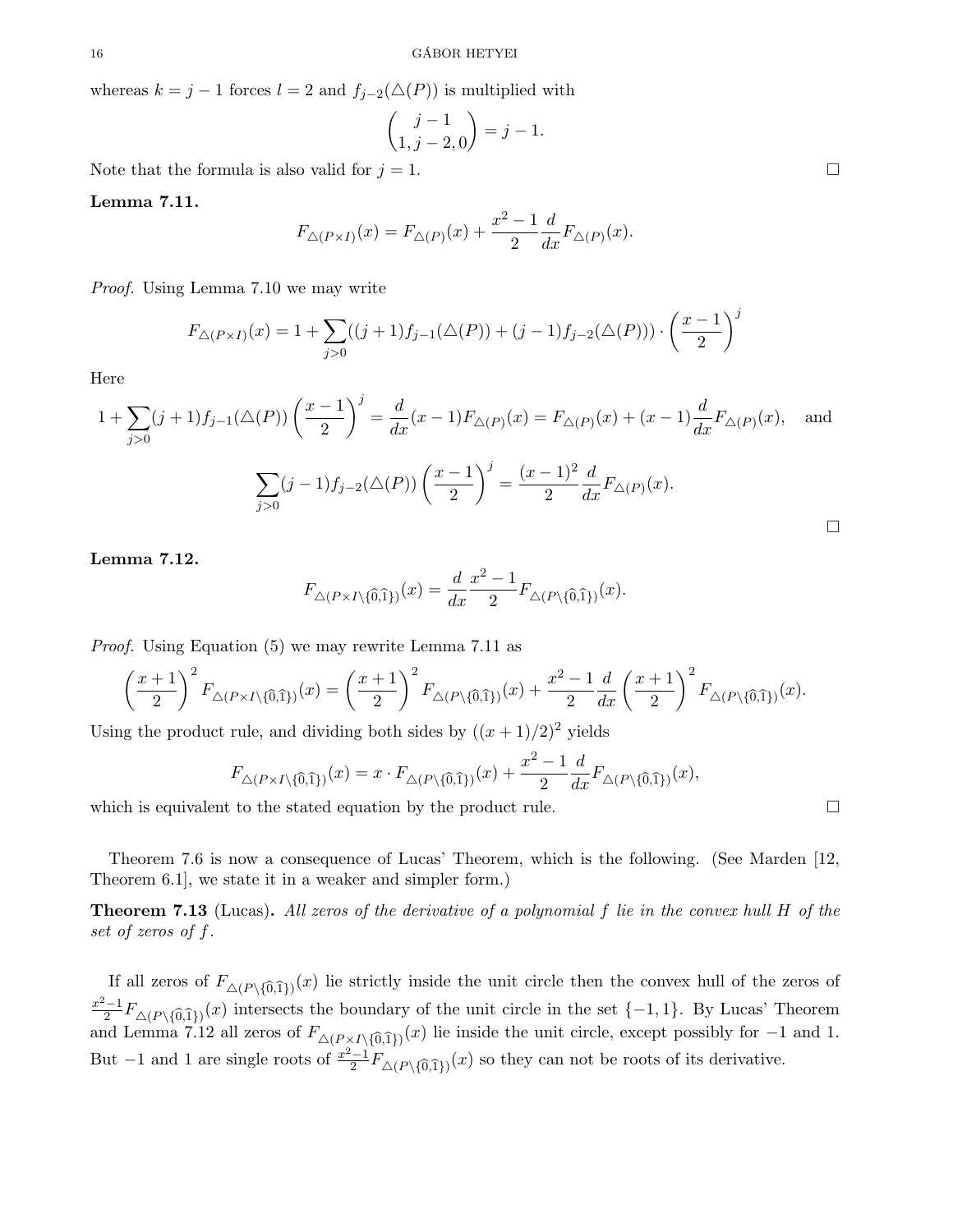#### 8. Derivative polynomials for hyperbolic tangent and secant

Equation (2) suggests having a closer look at the hyperbolic analogues of the derivative polynomials for tangent and secant.

**Definition 8.1.** We call the polynomials  $\widetilde{P}_n(x)$  and  $\widetilde{Q}_n(x)$ , defined by

$$
\frac{d^n}{dx^n}\tanh(x) = \widetilde{P}_n(\tanh(x)) \quad and \quad \frac{d^n}{dx^n}\text{sech}(x) = \widetilde{Q}_n(\tanh(x)) \cdot \text{sech}(x).
$$

the derivative polynomials for hyperbolic tangent and secant.

It is easy to verify that  $tanh(x) = \mathbf{i} tan(x/\mathbf{i})$  hold for all complex numbers that are in the domain of  $tanh(x)$ . Using this relation we obtain

$$
\left(\frac{d}{dx}\right)^n \tanh(x) = \mathbf{i}^{-n} \left(\frac{d}{d(\mathbf{i}x)}\right)^n \mathbf{i} \tan(x/\mathbf{i}) = \mathbf{i}^{-n+1} P_n(\tan(x/\mathbf{i})) = \mathbf{i}^{-n+1} P_n(\tanh(x)/\mathbf{i}),
$$

implying

(6) 
$$
\widetilde{P}_n(x) = \mathbf{i}^{-n+1} P_n(x/\mathbf{i}).
$$

It should be noted that the degree of  $P_n(x)$  and  $P_n(x)$  is  $n + 1$ , and the degrees of all of their terms have the same parity. The linear map induced by  $x^{n+1-2k} \mapsto i^{-n+1}(x/i)^{n+1-2k} = (-1)^{n-k} x^{n+1-2k}$  is an involution on the vector space whose basis is  $\{x^{n+1-2k} : 0 \le k \le |(n+1)/2|\}$ . The same linear map may also described as  $x^{n+1-2k} \mapsto i^{n-1}(x \cdot i)^{n+1-2k}$ , so we also have

(7) 
$$
\widetilde{P}_n(x) = \mathbf{i}^{n-1} P_n(x \cdot \mathbf{i}).
$$

Similarly,  $\operatorname{sech}(x) = \operatorname{sec}(x/\mathbf{i})$  implies

(8) 
$$
\widetilde{Q}_n(x) = \mathbf{i}^{-n} Q_n(x/\mathbf{i}),
$$

the polynomials  $Q_n(x)$  and  $\tilde{Q}_n(x)$  have degree n, and the degrees of all of their terms have the same parity. The linear map induced by  $x^{n-2k} \mapsto i^{-n}(x/i)^{n-2k} = (-1)^{n-k} x^{n-2k}$  is an involution on the vector space whose basis is  $\{x^{n-2k} : 0 \le k \le |n/2|\}$ . The same linear map may also described as  $x^{n-2k} \mapsto i^n (x \cdot i)^{n-2k}$ , so we also have

(9) 
$$
\widetilde{Q}_n(x) = \mathbf{i}^n Q_n(x \cdot \mathbf{i}),
$$

Using this last equation we may rephrase equation (2) as follows.

Proposition 8.2. The n-th derivative polynomial for hyperbolic secant equals up to a sign to the  $F$ -polynomial of the Tchebyshev transform of the Boolean algebra of rank n:

$$
F_{T(B_n)}(x) = T(F_{B_n})(x) = (-1)^n \widetilde{Q}_n(x).
$$

Form now on, we will use  $T_n^B(x)$  as a shorthand for  $F_{T(B_n)}(x) = T(F_{B_n})(x)$ , and call the polynomials  $T_{n}^{B}(x)$  the Boolean analogues of the Tchebyshev polynomials of the first kind. Similarly, we introduce  $U_{n-1}^B(x)$  as a shorthand for  $U(F_{B_n})(x) = 1/2 \cdot F_{U(B_n)}(x)$  and call the polynomials  $U_{n-1}^B(x)$  the *Boolean* analogues of the Tchebyshev polynomials of the second kind. Our next goal is to establish a relation between the polynomials  $U_{n-1}^B(x)$  and the derivative polynomials  $\widetilde{P}_n(x)$ .

**Lemma 8.3.** The polynomials  $U_{n-1}^B(x)$  satisfy the recursion formula

$$
U_{n-1}^{B}(x) = 2^{n-1} + \frac{x-1}{2} \cdot \sum_{m=1}^{n-1} {n \choose m} 2^{n-m} U_{m-1}^{B}(x).
$$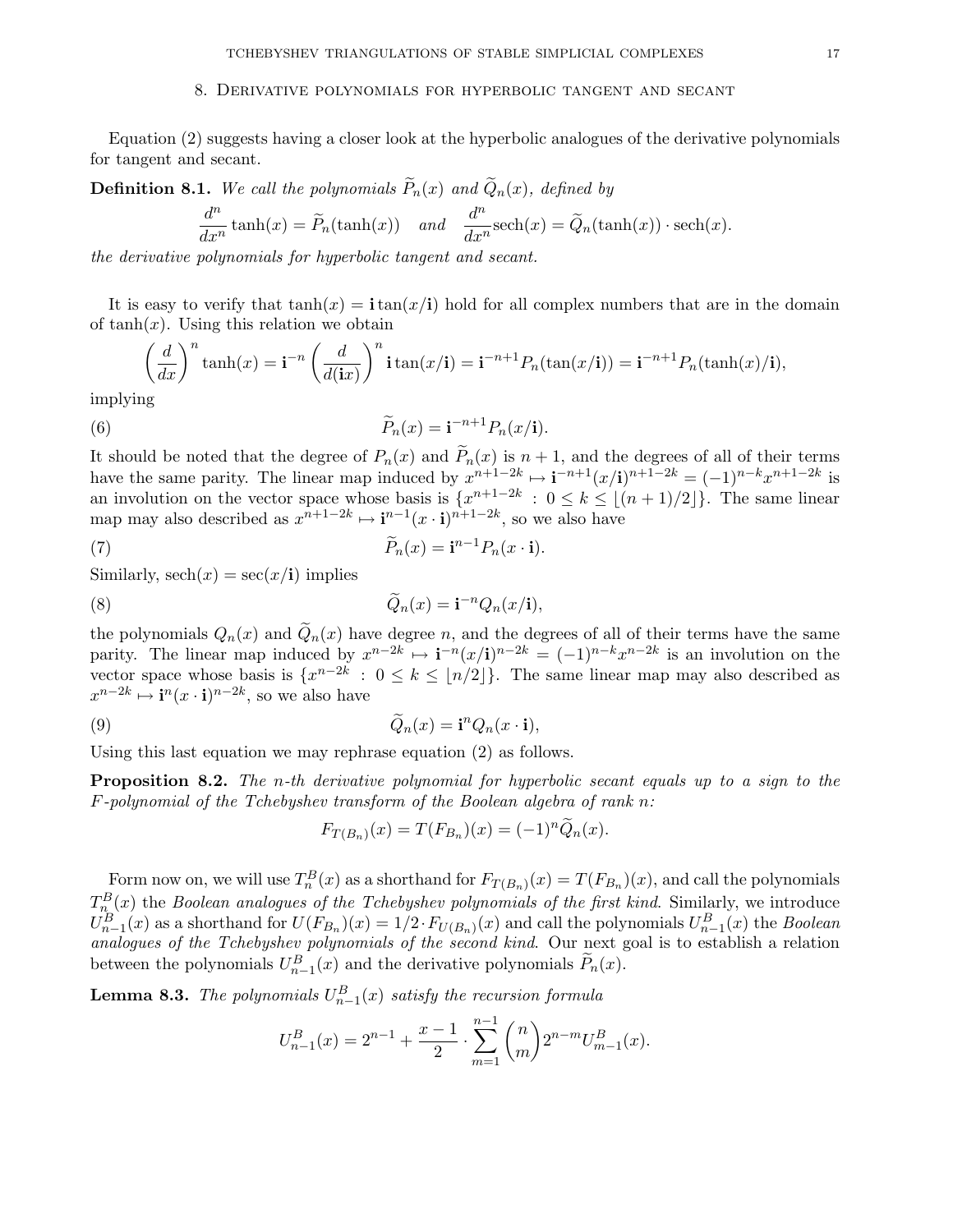#### 18 GÁBOR HETYEI

Proof. The argument is analogous to the calculation indicated in [5, Section 9]. As stated in Corollary 5.3,  $U_{n-1}^B(x)$  is total weight of all chains in  $T(B_n)$  that contain at least one coatom  $(w, \hat{1})$ . Here  $w \in B_n \setminus \{\hat{1}\} \cup \{\hat{-1}\}\$ , the 2<sup>n</sup> singletons (containing a coatom only) contribute  $2^{n-1}$ . For any other chain, consider its least element  $(u, v)$ . Let us denote the rank of v by  $n - m$ . There are  $\binom{n}{m}$  $\binom{n}{m}$  ways to choose v and  $2^{n-m}$  ways to choose  $u \in [0, v) \cup \{-1\}$ . All chains whose least element is  $(u, v)$  are identifiable with all chains contributing to  $U(F_{[v,\hat{1}]})$ . (The role of  $-\hat{1}$  is played by u). Since  $[v,\hat{1}] \cong B_m$ , the total contribution of all chains with least element  $(u,v)$  is  $U_{-1}^B(x)$ . the total contribution of all chains with least element  $(u, v)$  is  $U_{m-1}^B(x)$ .

**Lemma 8.4.** The polynomials  $U_{n-1}^B(x)$  have the generating function

$$
\sum_{n=1}^{\infty} U_{n-1}^{B}(x) \frac{t^n}{n!} = \frac{\sinh(t)}{\cosh(t) - x \cdot \sinh(t)}
$$

Proof. The statement is equivalent to

$$
\sum_{n=1}^{\infty} U_{n-1}^{B}(x) \frac{t^n}{n!} = \frac{\frac{1}{2}(e^{2t} - 1)}{\frac{x+1}{2} - \frac{x-1}{2}e^{2t}},
$$

We may rewrite this as

$$
\frac{x+1}{2} \sum_{n=1}^{\infty} U_{n-1}^{B}(q) \cdot \frac{t^n}{n!} = \frac{1}{2} \left( e^{2t} - 1 \right) + \frac{x-1}{2} e^{2t} \sum_{n=1}^{\infty} U_{n-1}^{B}(x) \cdot \frac{t^n}{n!}
$$

.

Comparing the coefficients of  $t^n$  on both sides (and subtracting  $(x-1)U_{n-1}^B/(2n!)$  from both sides) we obtain that the statement is equivalent to Lemma 8.3.

Proposition 8.5. The following relation exists between the derivative polynomials for hyperbolic tangent and the Boolean analogues of the Tchebyshev polynomials of the second kind for  $n \geq 1$ :

$$
(-1)^n \widetilde{P}_n(x) = (x^2 - 1)U_{n-1}^B(x).
$$

Proof. In analogy to Hoffman's formula [8]

$$
\sum_{n\geq 0} P_n(x) \frac{t^n}{n!} = \frac{x + \tan(t)}{1 - x \tan(t)}
$$

we have

$$
\sum_{n\geq 0} \widetilde{P}_n(x) \frac{t^n}{n!} = \frac{x + \tanh(t)}{1 + x \tanh(t)}
$$

This may be shown, for example, using Hoffman' formula, Equation 6 and the relation  $tanh(t)$  =  $\textbf{i} \tan(t/\textbf{i})$ . Replacing t with  $-t$  we obtain

$$
\sum_{n\geq 0} (-1)^n \widetilde{P}_n(x) \frac{t^n}{n!} = \frac{x - \tanh(t)}{1 - x \tanh(t)} = x + \frac{(x^2 - 1)\tanh(t)}{1 - x \tanh(t)} = x + \frac{(x^2 - 1)\sinh(t)}{\cosh(t) - x \sinh(t)}.
$$

The statement follows from Lemma 8.4 by comparing the coefficient of  $t^n$ . — Процессиональные просто производствовались и продата в собстановки с производствовались и производствовали<br>В собстановки собстановки собстановки собстановки собстановки собстановки собстановки собстановки собстановки

**Theorem 8.6.** For  $n \geq 1$ , the zeroes  $-1 < u_1 < \cdots < u_{n-1} < 1$  of  $\widetilde{P}_n(x)$  and the zeros  $t_1 < \cdots < t_n$ of  $\widetilde{Q}_n(x)$  are all real, belong to the interval  $[-1,1]$ , and are interlaced  $-1 < t_1 < u_1 < t_2 < \cdots$  $u_{n-1} < t_n < 1$ .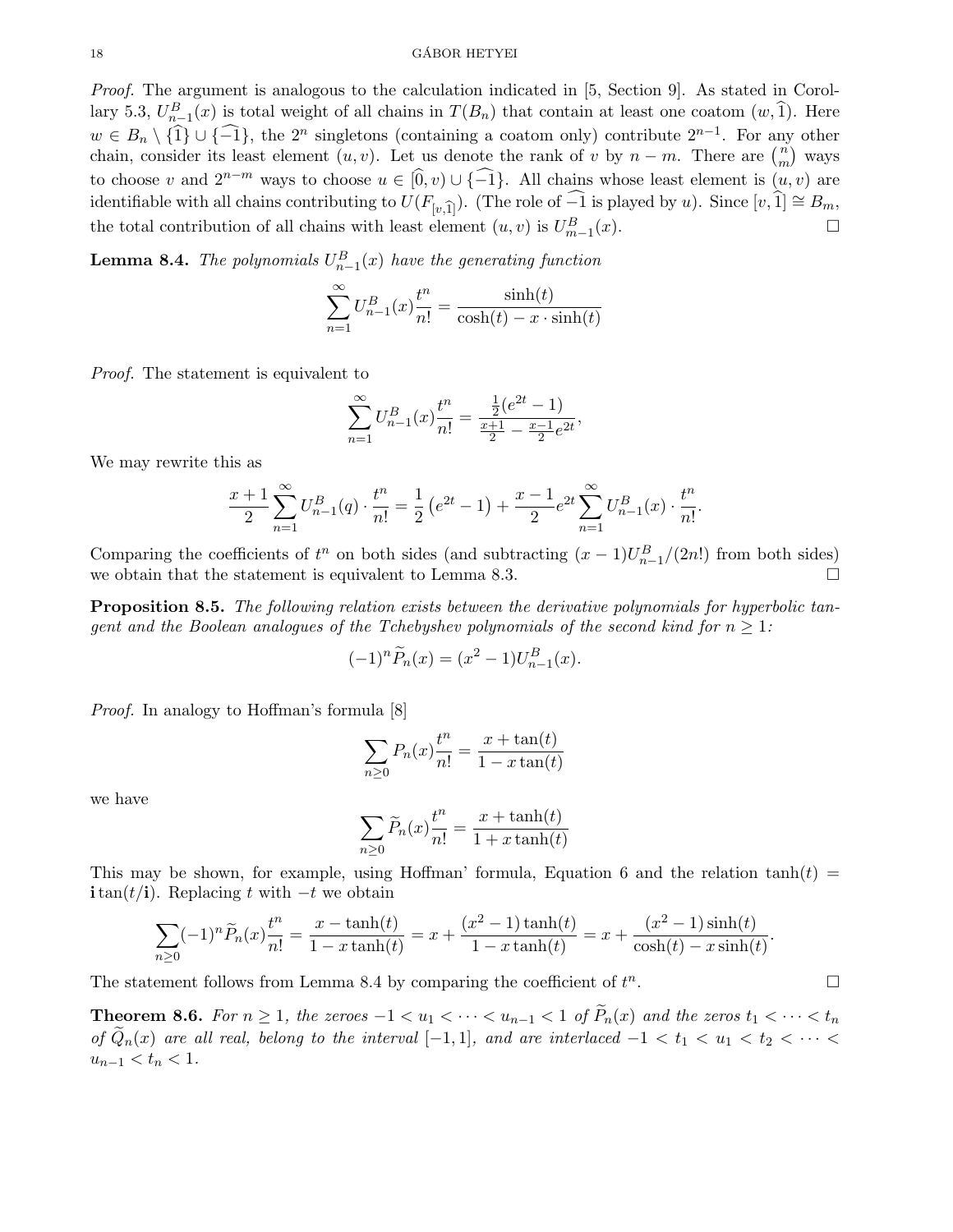*Proof.* By Proposition 8.2 the zeros of  $\widetilde{Q}_n(x)$  are exactly the same as the zeros of  $T_n^B(x)$  (with the same multiplicities). By Proposition 8.5, the zeros of  $\tilde{P}_n(x)$  consist of  $-1$ , 1 (both with multiplicity 1), and the zeros of  $U_n^B(x)$  (with the same multiplicities as in  $U_n^B(x)$ .) By Corollary 7.7 the Boolean algebra  $B_n$  is S-stable. By Proposition 6.5 the zeros of  $T_n^B(x)$  and  $U_{n-1}^B(x)$  are real, have multiplicity one, belong to the open interval  $(-1, 1)$  and are interlaced as stated. □

**Corollary 8.7.** The zeros of  $P_n(x)$  and  $Q_n(x)$  are pure imaginary, have multiplicity 1, belong to the line segment  $[-i, i]$  and are interlaced with  $-i$  and i being zeros of  $P_n(x)$ .

This is a consequence of equations (6) and (8).

# 9. The basis  $U_{n-1}^B(x)$  and concluding remarks

The polynomials  $U_{n-1}^B(x)$  have the following remarkable property:

## Proposition 9.1.

$$
U_{n-1}^{B}(x) = 2^{n-1} F_{\Delta(B_n \setminus \{\widehat{0},\widehat{1}\})}(x)
$$

holds for  $n \geq 1$ .

*Proof.* The two sides are clearly equal for  $n = 1$ , and we proceed by induction. By Lemma 7.12, the *Proof.* The two sides are clearly equal for  $n = 1$ , and we polynomials  $F_{\Delta(B_n \setminus \{\hat{0},\hat{1}\})}(x)$  satisfy the recursion formula (10)  $F_{\Delta(B_{n+1} \setminus \{\hat{0},\hat{1}\})}(x) = \frac{d}{dx} \frac{x^2 - 1}{2}$ 

(10) 
$$
F_{\triangle(B_n\setminus\{0,1\})}(x) \text{ satisfy the recursion formula}
$$

$$
F_{\triangle(B_{n+1}\setminus\{\widehat{0},\widehat{1}\})}(x) = \frac{d}{dx}\frac{x^2 - 1}{2}F_{\triangle(B_n\setminus\{\widehat{0},\widehat{1}\})}(x),
$$

hence it is sufficient to show that the polynomials  $U_{n-1}^B(x)$  satisfy the recursion formula

(11) 
$$
U_n^B(x) = \frac{d}{dx} ((x^2 - 1)U_{n-1}^B(x)).
$$

One way to derive this is using Hoffman's formula  $[8, (1)]$ :

$$
P_{n+1}(x) = P'_n(x)(x^2 + 1),
$$

Equation (6), and Proposition 8.5. Another way is to rewrite (10) as a recursion for the polynomials  $F_{B_n}(x)$  and deduce a recursion for the Tchebyshev transform of the second kind using a calculation similar to the ones in the proofs of Propositions 3.3 and 4.4. We mention this second way because it makes showing (11) independent of Hoffman's formula cited above. Thus we may generate a second proof of Proposition 8.5 by using Hoffman's formula above and  $(11)$  in an induction.

**Corollary 9.2.** The polynomials  $U_{n-1}^B(x)$  are eigenvectors of the linear operator  $p(x) \mapsto U(x \cdot p(x))$ defined on the vectorspace  $\mathbb{R}[x]$ .

A generalization of this Corollary appears in the work of Ehrenborg and Readdy [2, Theorem 10.10] where they provide all eigenvectors for a generalization of the operator  $p(x) \mapsto U(x \cdot p(x))$  to a vector space of polynomials in noncommuting variables, associated to flag enumeration. In our case this result suggest that the polynomials  $U_{n-1}^B(x)$  form a very suitable basis for Tchebyshev transform calculations. Proposition 9.1 yields the explicit formula

(12) 
$$
U_{n-1}^{B}(x) = 2^{n-1} \sum_{j=0}^{n-1} S(n, j+1)(j+1)! \left(\frac{x-1}{2}\right)^j
$$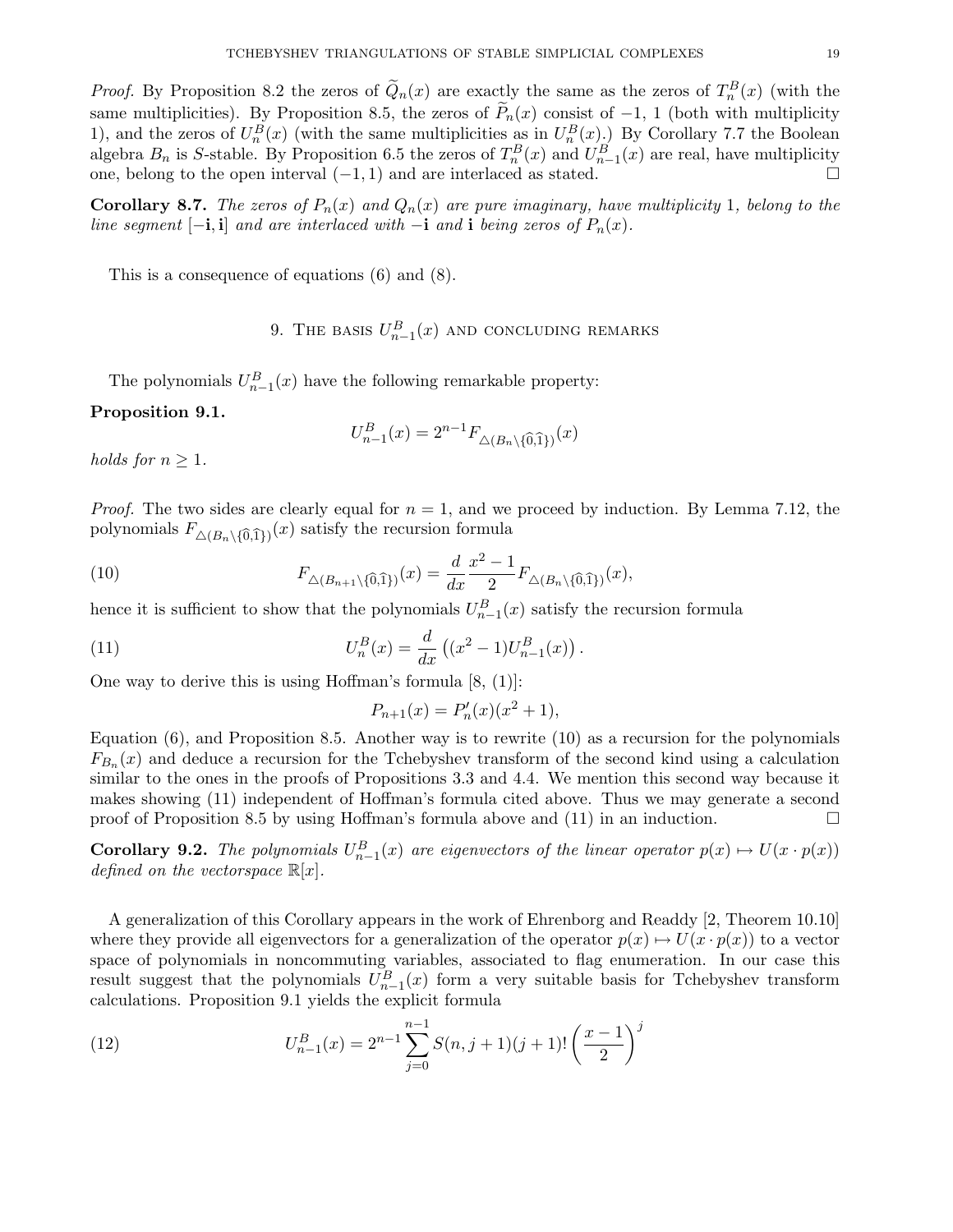#### $20$  GÁBOR HETYEI

where the numbers  $S(n, j+1)$  are the Stirling numbers of the second kind. In fact,  $f_{j-1}(\triangle(B_n\setminus\{\widehat{0},\widehat{1}\}))$ equals the number of j-element increasing chains  $\emptyset \neq \sigma_1 \subset \cdots \subset \sigma_j \subset \{1,\ldots,n\}$  of subsets in an *n*-element set which is equal to the number of ordered set partitions of  $\{1, \ldots, n\}$  into  $(j+1)$  parts. A similar explicit formula for the polynomials  $P_n(x)$  follows immediately. Using the well known relations between the Stirling numbers of first and second kind, one easily obtains the formula

$$
\sum_{m=0}^{n} s(n+1, m+1) \frac{U_m^B(x)}{2^m} = \left(\frac{x-1}{2}\right)^n (m+1)!
$$

It should be noted that  $s(n+1,m+1)/(m+1)!$  is the coefficient of  $x^{m+1}$  in  $\binom{x}{j+1}$ . Hence for any simplicial complex  $\triangle$  we may write

(13) 
$$
F_{\triangle}(x) = \sum_{j\geq 0} f_{j-1}(\triangle) \left(\frac{x-1}{2}\right)^j = \sum_{m\geq 0} \frac{U_m^B(x)}{2^m} [x^{m+1}] \sum_{j\geq 0} f_{j-1}(\triangle) \binom{x}{j+1}.
$$

The polynomial

$$
s_{\triangle}(x) := \sum_{j\geq 0} f_{j-1}(\triangle) \binom{x}{j+1}
$$

is a variant of the Stirling polynomial of a simplicial complex studied in [6]. For a graded poset we introduce

$$
s_P(x) := \sum_{j\geq 0} f_{j-1}(\triangle (P \setminus \{\widehat{0}, \widehat{1}\})) \binom{x}{j+1}
$$

and then we get from (13)

(14) 
$$
F_P(x) = x \cdot \sum_{j \ge 0} f_{j-1}(\triangle (P \setminus \{\widehat{0}, \widehat{1}\})) \left(\frac{x-1}{2}\right)^j = \sum_{m \ge 0} \frac{xU_m^B(x)}{2^m} [x^{m+1}] s_P(x).
$$

Using the definition of  $\widetilde{P}_n(x)$  and Proposition 8.5 we have

$$
\left(\frac{d}{dz}\right)^{m+1}\tanh(z) = (-1)^{m+1}U_m^B(\tanh(z))(\tanh^2(x) - 1)
$$

hence, substituting  $x = \tanh(z)$  and multiplying both sides with  $(\tanh^2(z) - 1)$  in (14) yields

$$
(\tanh^2(z) - 1)F_P(\tanh(z)) = \sum_{m \ge 0} \frac{\tanh(z)(-1)^{m+1} \left(\frac{d}{dz}\right)^{m+1} \tanh(z)}{2^m} [x^{m+1}]s_P(x),
$$

that is,

(15) 
$$
(\tanh^2(z) - 1)F_P(\tanh(z)) = (-2)\tanh(z)s_P\left(\frac{-d}{2dz}\right)\tanh(z).
$$

This formula could perhaps be useful in proving Conjecture 7.8 some day, since the polynomials  $s_P(x)$ have the following multiplicative property.

**Proposition 9.3.** We have  $s_{P \times Q}(x) = s_P(x) \cdot s_Q(x)$  for all pairs of graded posets P, Q.

*Proof.* First let us note that  $s_P(x)$  may be rewritten in terms of the face numbers of  $\Delta(P)$  as follows:

(16) 
$$
s_P(x) = \sum_{j \ge 0} f_{j-1}(\triangle(P)) \binom{x-2}{j}.
$$